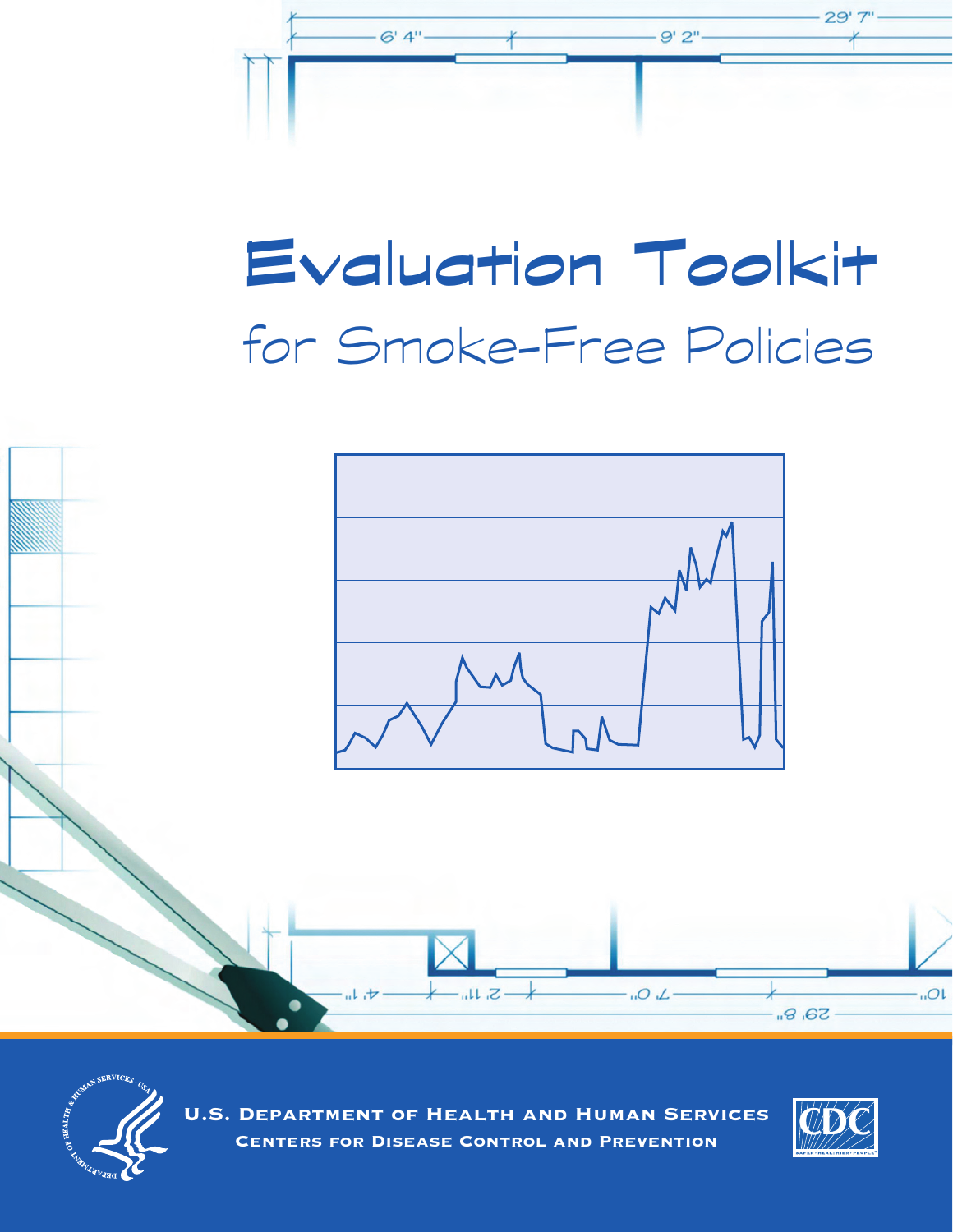**We would like to thank the New York State Tobacco Control Program, which pioneered several of the evaluation approaches reviewed in this publication, for its generosity in sharing its evaluation strategy and its study protocols. We would also like to acknowledge ClearWay Minnesota's** *A Toolkit for Implementing and Defending Smoke-Free Ordinances***, which helped us in organizing and presenting the information in this publication.** 

Ordering Information **To download or order copies of this book, go to http://www.cdc.gov/tobacco to order single copies, or call toll-free 1 (800) CDC-INFO 1 (800) 232-4636** 

**Centers for Disease Control and Prevention.** *Evaluation Toolkit for Smoke-Free Policies***. Atlanta: U.S. Department of Health and Human Services; 2008. Available at http://www.cdc.gov/tobacco.**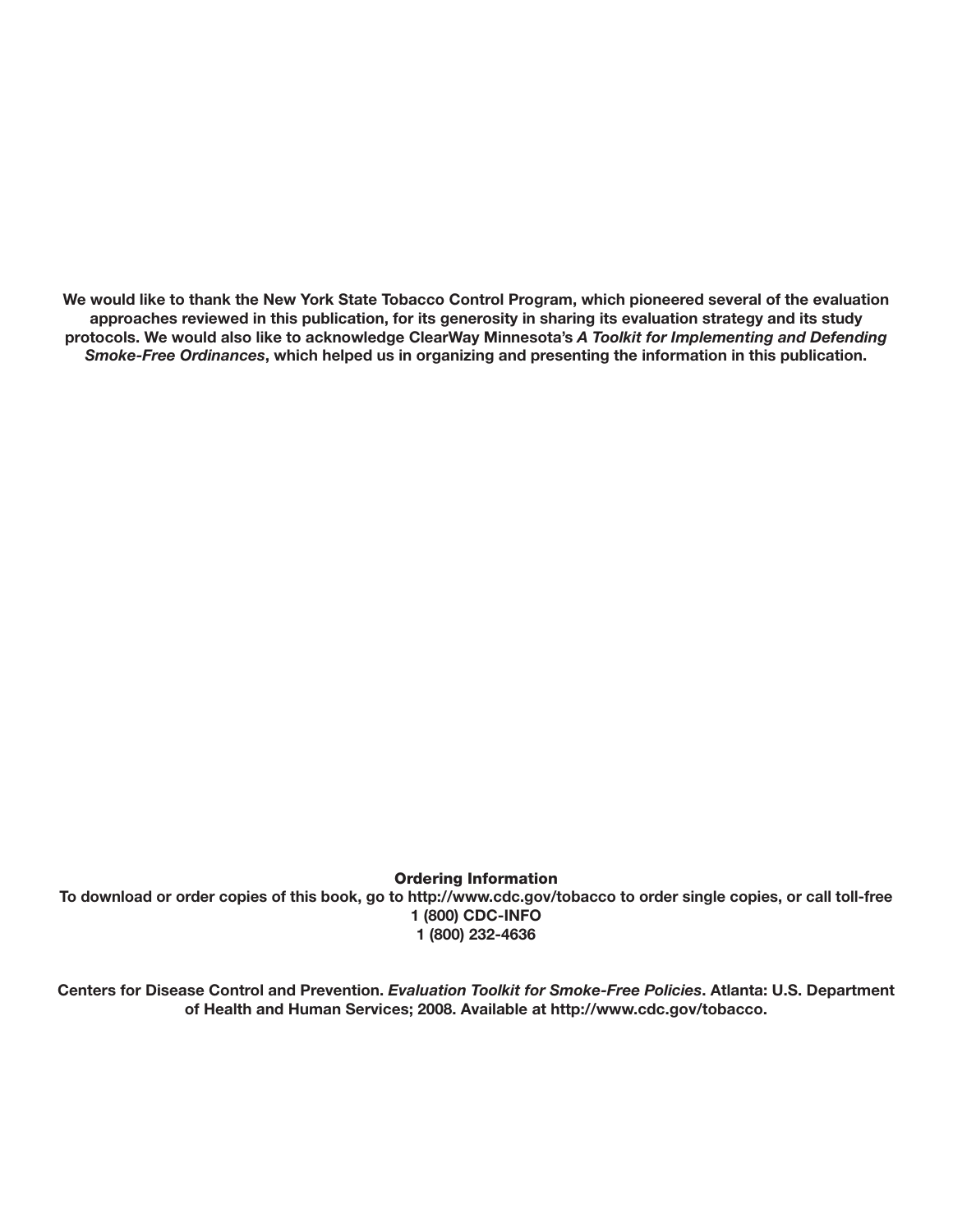# **Evaluation Toolkit for Smoke-Free Policies**

Brett Loomis, MS Matthew Farrelly, PhD Joanne Pais, MS RTI International

Andrew Hyland, PhD Roswell Park Cancer Institute

> Paul Mowery, MA Biostatistics, Inc.

Stephen Babb, MPH Natasha Jamison, MPH Jerelyn Jordan, BA CDC Office on Smoking and Health

**U.S. DEPARTMENT OF HEALTH AND HUMAN SERVICES Centers for Disease Control and Prevention Coordinating Center for Health Promotion National Center for Chronic Disease Prevention and Health Promotion Office on Smoking and Health**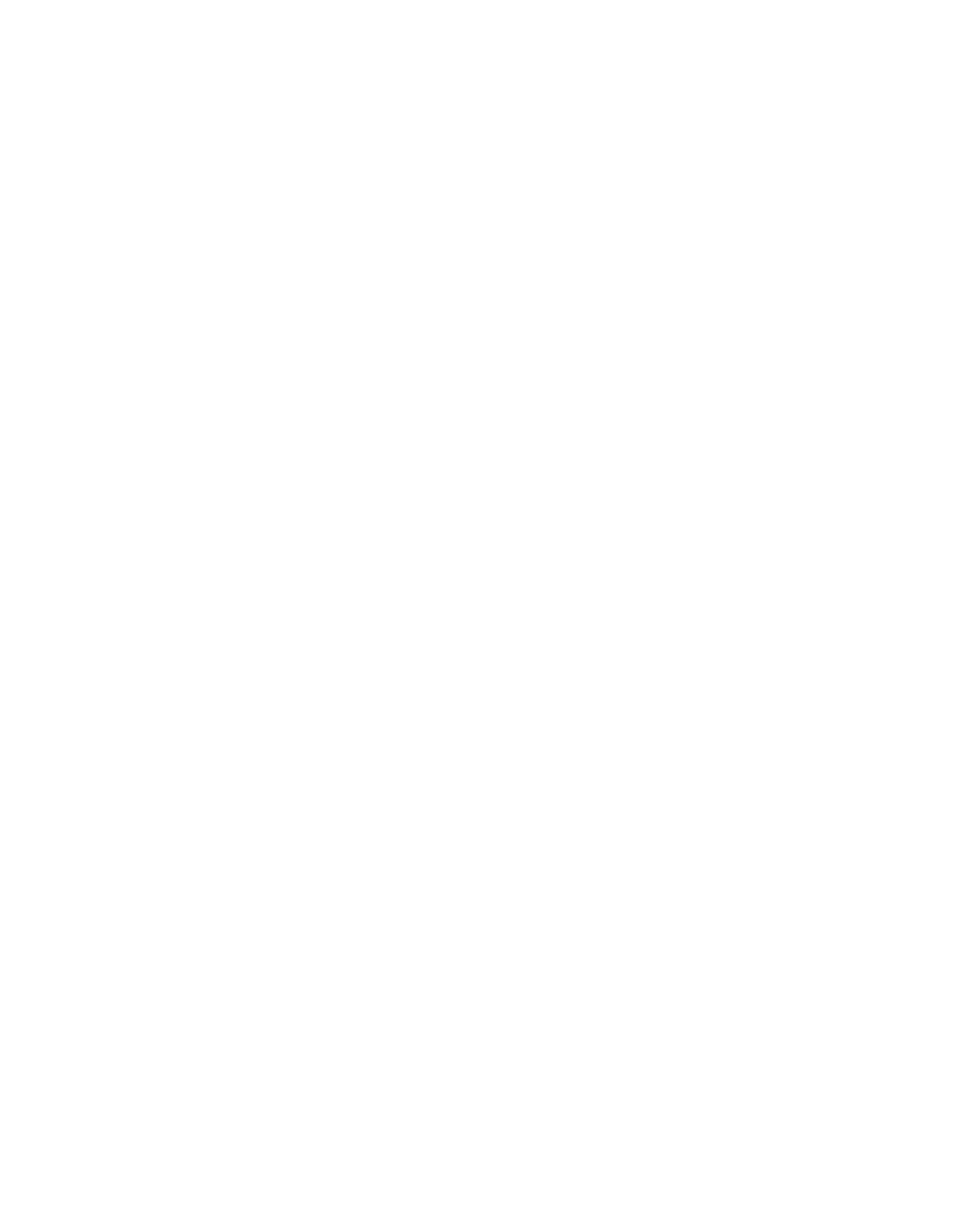# **Contents**

| <b>Evaluating the Impact of Smoke-Free Policies:</b> |
|------------------------------------------------------|
|                                                      |
|                                                      |
|                                                      |
|                                                      |
|                                                      |
| <b>Step-by-Step Guide to Selecting Appropriate</b>   |
|                                                      |
|                                                      |
|                                                      |
|                                                      |
|                                                      |
|                                                      |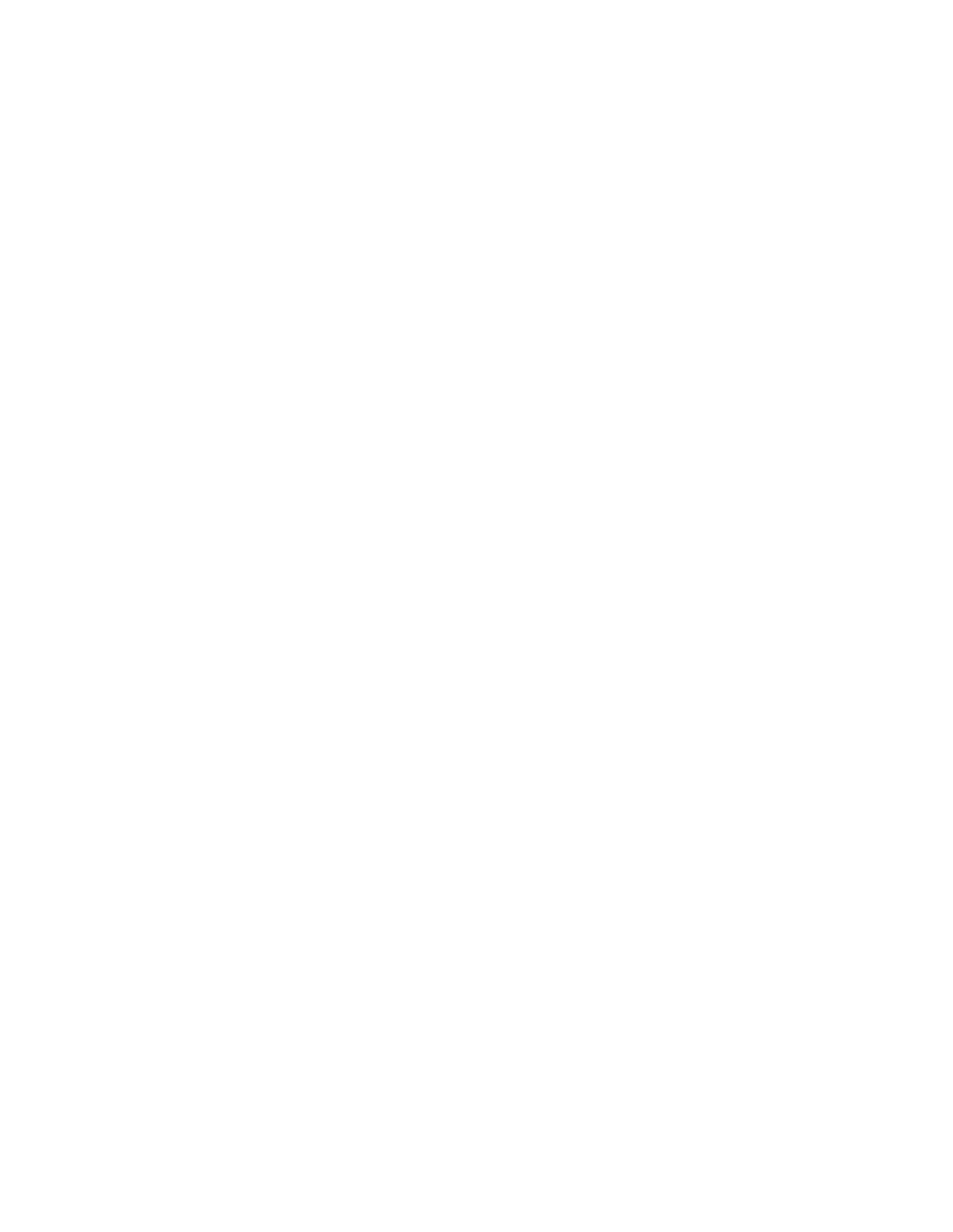# **INTRODUCTION**

This publication is intended for use by Centers for Disease Control and Prevention (CDC) staff in providing technical assistance to state tobacco control programs on approaches to evaluating the effects of state policies and laws that restrict smoking in workplaces and public places. (These policies and laws are often referred to as "smoke-free" policies and laws.) Additionally, it is intended for use by state tobacco control program evaluation staff in conducting such evaluations, and for use by national tobacco control partner organizations and other public health professionals in responding to requests for technical assistance on this topic.

This publication can also be used by state tobacco control program staff to help community tobacco control programs and coalitions assess the impact of local smoke-free laws. The evaluation approaches described in this publication and the findings of studies conducted using these approaches may also be useful to other stakeholders who are interested in the effects of smoke-free laws, including business organizations (e.g., chambers of commerce, restaurant associations) and labor unions. This publication is based on the science reviewed in the 2006 U.S. Surgeon General's Report, on more recent published studies, and on the experiences of U.S. states and other countries that have implemented and evaluated smoke-free laws.

Increasingly, states and communities are passing laws to make indoor workplaces and public places, including restaurants and bars, smoke-free. Once a smoke-free law is passed, state and local tobacco control programs and their stakeholders often want to evaluate the law's effects to assess if the law is achieving its intended benefits and to be certain that it is not having negative side effects. An evaluation can also help answer questions that policy makers and other key stakeholders may have about a law's impact.

In most cases, evaluation results are likely to indicate that a smoke-free law is having effects that are broadly similar to those observed in other sites. Nevertheless, confirming that this is the case is important for local evaluation and surveillance purposes and for responding to the questions and interests of stakeholders, who typically want to review local data. In other cases, evaluations may bring to light different or unexpected findings that may be helpful in identifying gaps or deficiencies in the law (e.g., exemptions for certain venues), in the implementation and enforcement of the law, or in the process leading to the enactment and implementation of the law (e.g., inadequate education of the public and the business community).

Evaluation results may also be useful in comparing the effects of smoke-free laws in different sites (e.g., sites with more comprehensive laws compared with sites with less comprehensive laws, urban compared with rural sites, sites with different population compositions, state laws compared with local laws, state laws in states with previous experience with local smoke-free laws compared with state laws in states without such experience).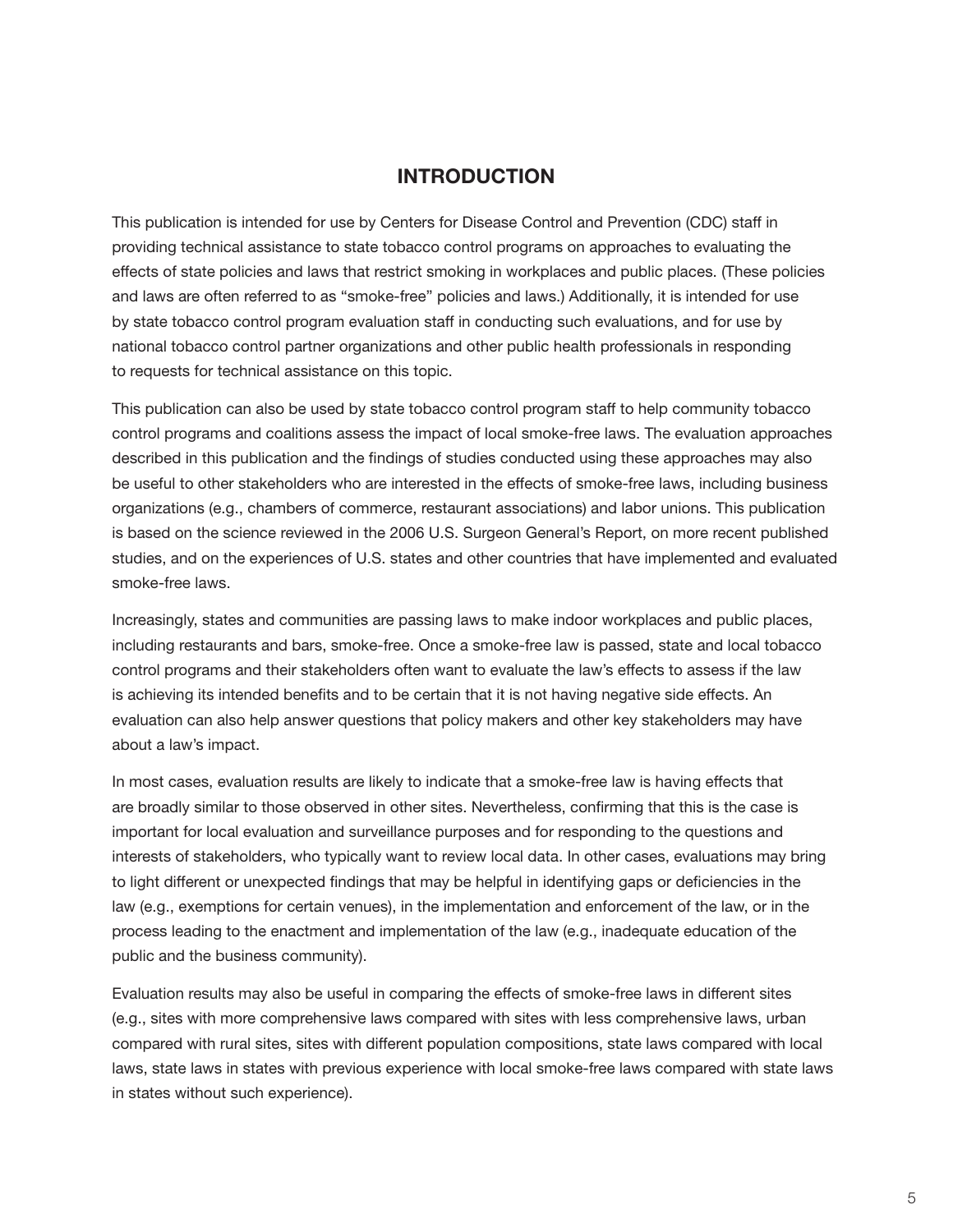Evaluating a smoke-free law involves considerable planning before the law takes effect. One major reason is that several of the evaluation studies commonly used require the collection of baseline, pre-implementation data. Additionally, gathering data before a law is passed may be necessary to demonstrate the need for a law.

Several factors should be considered to determine what studies to undertake:

- The stage the site has reached in the policy process.
- The types of information that policy makers, the news media, the business community, and the public are requesting.
- The provisions of the law, including any exemptions, and the venues that the law does and does not cover.
- The resources available to evaluate the law.

Most sites will not need to conduct all the studies described in this document. Sites should make strategic decisions about which studies to undertake on the basis of their local situations, needs, and resources. The *Evaluation Toolkit for Smoke-Free Policies* is designed to help state and local tobacco control programs select the specific studies that are best suited to their needs and resources. It also provides general information on how to design and conduct each study.

Studies of smoke-free laws typically examine one of five outcomes: public support, compliance, air quality, employee health, and economic impact. Section 1 of this publication outlines four major issues to consider when selecting among these studies. Section 2 provides an overview of the studies, including what information the studies generate, how this information can be used, what potential pitfalls to guard against, when to collect data, and what specific approaches are available. Section 3, which is primarily intended for staff in CDC's Office on Smoking and Health and others who provide technical assistance to state and local tobacco control programs, draws on the criteria in Section 1 to present a step-by-step process to help programs decide which studies are most appropriate for their site. Finally, Section 4 provides a selected bibliography of key peer-reviewed studies for each of the five types of studies examined.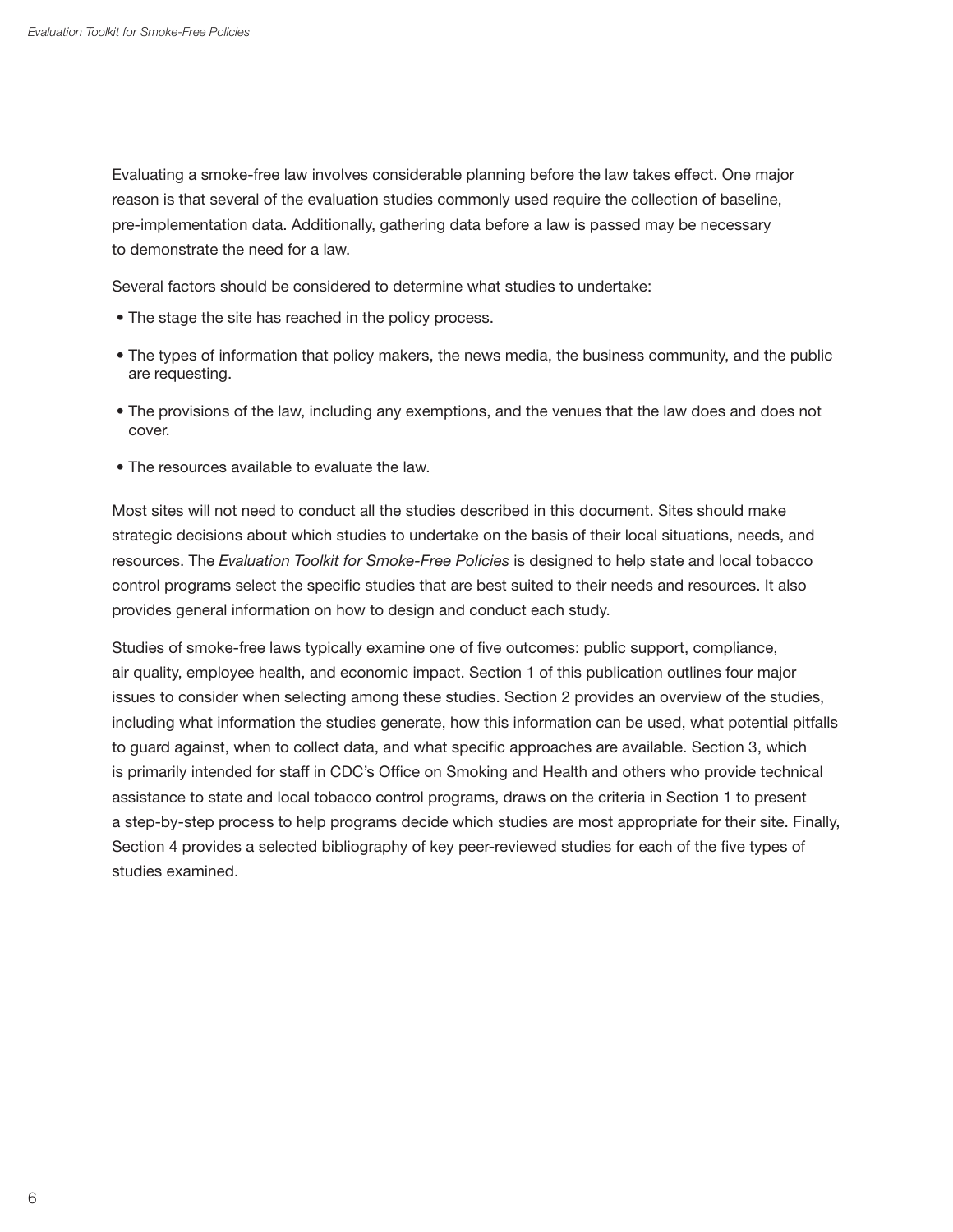# **CHOOSING AMONG EVALUATION STUDIES FOR SMOkE-FREE POLICIES**

There are five broad studies that state or local tobacco control programs can conduct to prepare for a smoke-free law or to evaluate the law's effects after its implementation. Most sites will not need to conduct all five studies. Each site should decide which studies best meet its needs and can be implemented feasibly with its resources. The purpose of this section is to discuss several factors that sites should consider when developing an evaluation plan for a smoke-free law. After reading this section, a decision maker should understand how the local context—including the stage the site has reached in the policy process; the kinds of information that are being requested by policy makers, the news media, the business community, and the public; the specific provisions of the law in question; and the resources available to a site—helps determine what outcomes to assess. Section 2 provides greater detail on the five types of studies.

The five types of studies are as follows:

- **Public Support.** These studies use surveys to assess public awareness of the health effects of secondhand smoke and of the proposed policy and public support for smoke-free environments and for a smoke-free law. They are useful before a law has been passed to determine if support is sufficiently high to warrant moving forward and to document the levels of support. After a law has been passed and implemented, these studies track levels of support and changes in these levels over time.
- **Compliance.** These studies are useful for assessing compliance with a smoke-free law in hospitality venues and other workplaces and public places. They can be used to document compliance rates, to assess how implementation is proceeding, to identify types of venues and geographic regions where increased educational and enforcement efforts are needed, and to monitor trends in compliance over time.
- **Air Quality Monitoring.** These studies use a small, portable device to measure particulate matter suspended in air. The study results can be used before a law takes effect to document air quality in hospitality venues that allow smoking. After a law has taken effect, these studies can be used to assess changes in air quality in these venues.
- **Employee Health.** These studies can be used before a law takes effect to assess secondhand smoke exposure and related health problems among nonsmoking employees in hospitality venues that allow smoking. After a law has been implemented, these studies can measure changes that occur in employees' secondhand smoke exposure and related health outcomes. For employee health studies, it is critical to collect data before and after the law goes into effect.
- **Economic Impact.** These studies use objective data on employment levels and taxable sales revenues to assess the economic impact of a smoke-free law on hospitality venues such as restaurants, bars, and casinos.

The last three types of studies typically focus on hospitality venues, while the first two study types are also applicable to other workplaces and public places.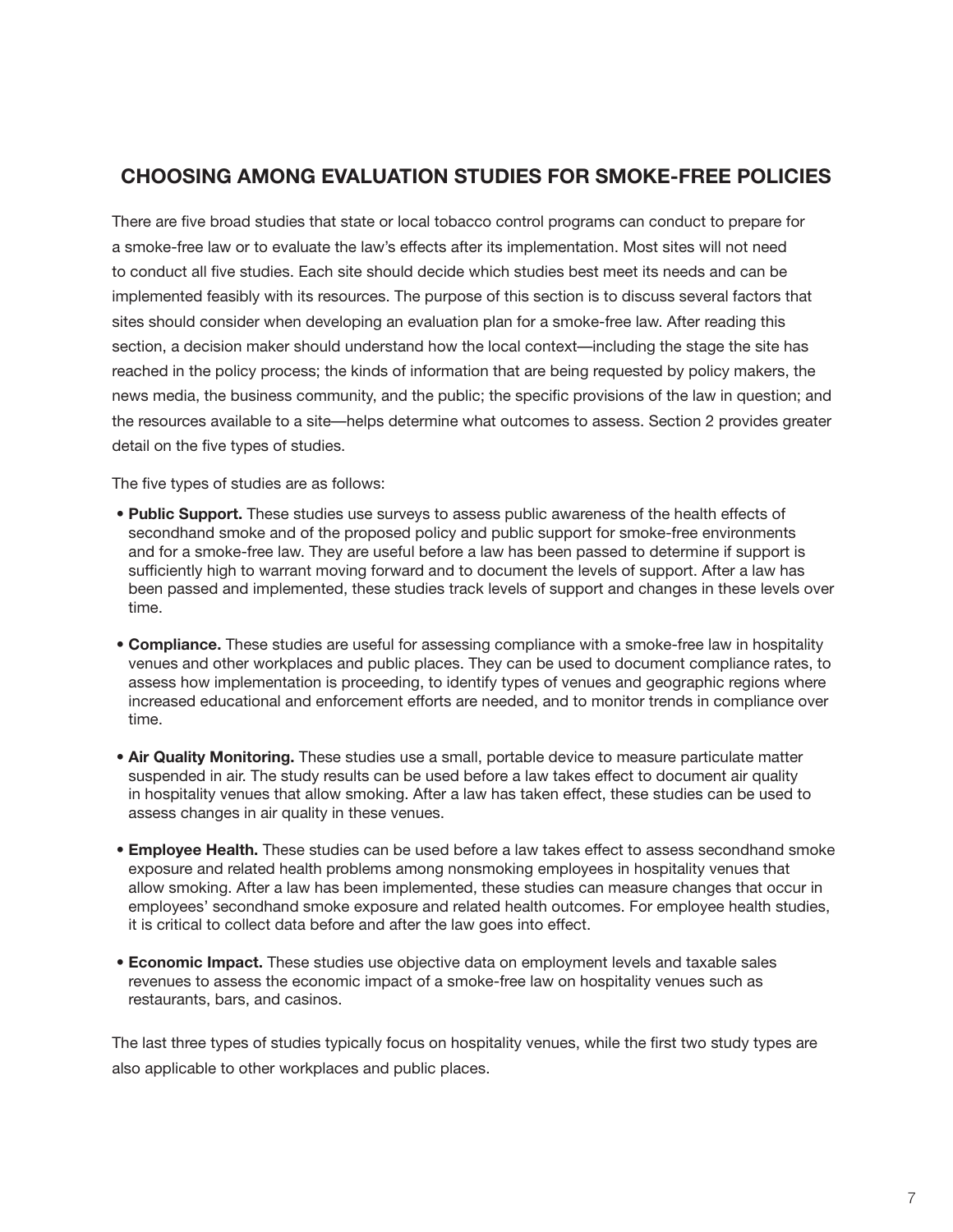In addition to these five types of studies, several studies have examined the impact of smoke-free laws at the local, state, and regional levels on hospital admissions for heart attacks. To date, all seven published studies of this type have found that smoke-free laws are associated with substantial, rapid reductions in heart attack admissions. Studies of this type are clearly very important, and have major implications for public health practice. However, because these studies involve complex analytical approaches and assess health outcomes in the general population, and not simply among employees of hospitality venues, they are beyond the scope of this publication. Finally, some studies examine the impact of smoke-free laws on smoking behavior. These studies examine several outcomes, including smoking prevalence, quit attempts, successful cessation, and cigarette consumption among continuing smokers. Most of these studies focus on adults, and many focus on the impact of workplace smoking restrictions on employee smoking behavior. While these studies assess an important effect of a smokefree law, changes in smoking behavior represent a secondary benefit of a smoke-free law and are driven by a number of factors. As a result, these studies are not considered here.

It is never too early or too late to assess the impact of a smoke-free law. Useful studies can be conducted at every stage of the policy process. However, whenever possible, data should be collected before a law takes effect to provide the baseline needed to measure change. If baseline data are unavailable, alternative study designs are necessary (e.g., comparing sites or venues that are and are not covered by the law). These designs generate useful findings, though the findings can be weaker and more open to criticism. Table 1 presents the activities that can be carried out under the five major study domains at each stage in the policy process.

| <b>Study</b>           | <b>Before the Law Is</b><br><b>Passed or Takes Effect</b>                             | <b>Within One Year of</b><br>Implementation                                                           | <b>One Year or Longer</b><br>after Implementation                                                       |
|------------------------|---------------------------------------------------------------------------------------|-------------------------------------------------------------------------------------------------------|---------------------------------------------------------------------------------------------------------|
| Public support         | Assess support.                                                                       | Assess support.                                                                                       | Assess support.                                                                                         |
| Compliance             | Conduct baseline<br>observations of smoking<br>in hospitality venues.                 | Assess short-term<br>compliance.                                                                      | Assess long-term<br>compliance.                                                                         |
| Air quality monitoring | Measure baseline air<br>quality in hospitality<br>venues.                             | Measure short-term<br>changes in air quality.                                                         | Measure long-term<br>changes in air quality.                                                            |
| Employee health        | Assess baseline worker<br>secondhand smoke<br>exposure and related<br>health effects. | Assess short-term<br>changes in worker<br>secondhand smoke<br>exposure and related<br>health effects. | Assess long-term<br>changes in worker<br>secondhand smoke<br>exposure and related<br>health effects.    |
| Economic impact        | Identify available data<br>sources and plan<br>analyses.                              | As employment data<br>become available,<br>assess the law's impact<br>on hospitality venues.          | As taxable sales revenue<br>data become available,<br>assess the law's impact<br>on hospitality venues. |

**Table 1. Timing of an Evaluation Plan for Smoke-Free Policies**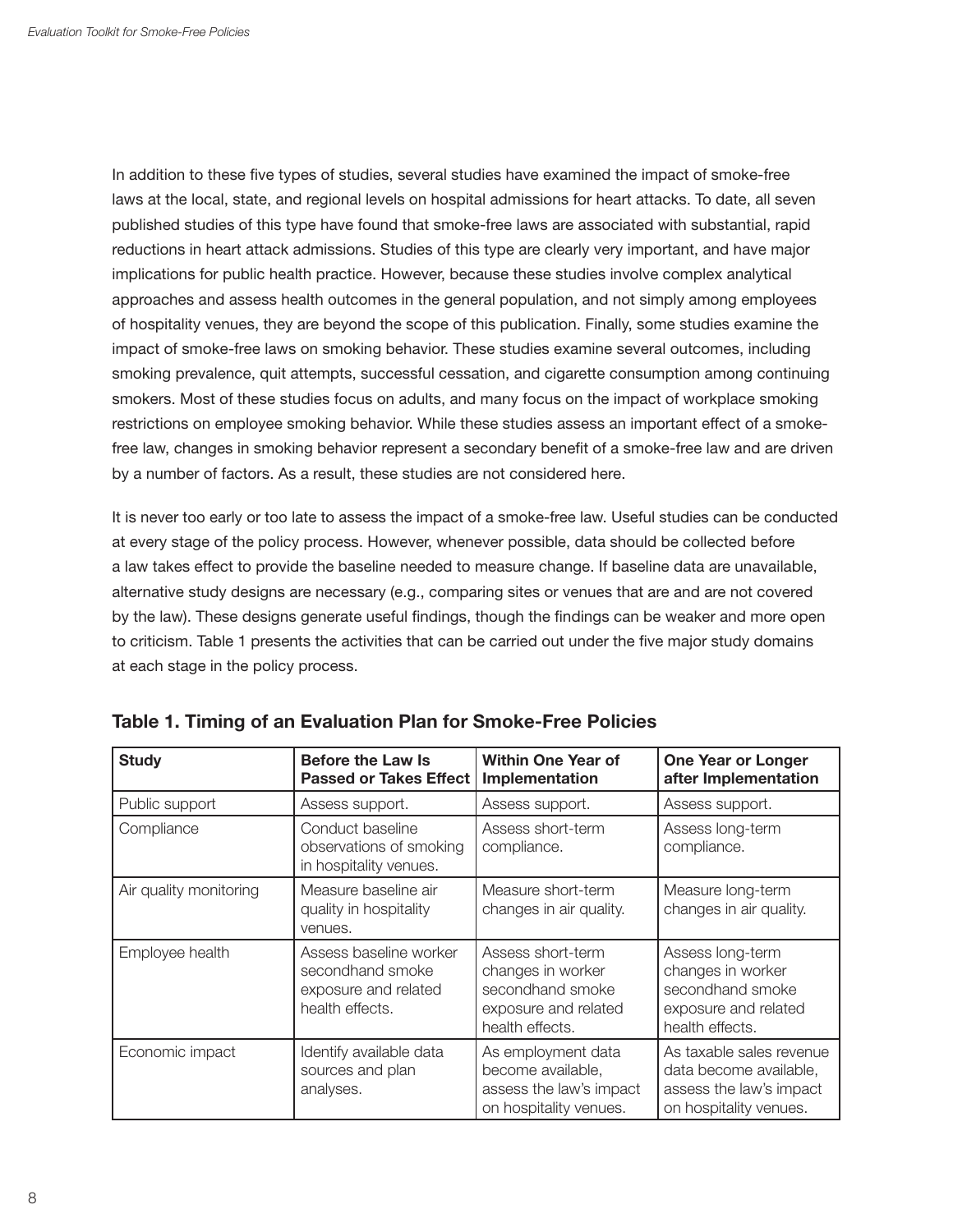# **key Questions to Consider in Choosing Among Study Types**

When deciding on an evaluation plan, consider the following questions:

- What stage has the site reached in the policy process? Is the law still under consideration, or has it been enacted? If it has been enacted, has it taken effect? How long has the law been in effect?
- What kinds of information are decision makers, the news media, the business community, and the public requesting? What aspects of the law and its impact are generating the most discussion?
- Does the law contain exemptions or other provisions that have the potential to significantly reduce its reach and impact?
- What resources are available to design and conduct an evaluation?

#### **What stage has the site reached in the policy process? Is the law still under consideration, or has it been enacted? If it has been enacted, has it taken effect? How long has the law been in effect?**

If the smoke-free law is under consideration, three types of studies are particularly helpful. Studies to assess public support for the law help determine whether support is strong enough to move ahead with an effort to put a law in place or whether additional public education is necessary. Air quality and employee health studies document air quality in venues that allow smoking and assess secondhand smoke exposure and any related health problems among nonsmoking workers. In addition to these three types of studies, a summary of economic impact studies from sites that have implemented smoke-free laws can provide policy makers with information to address concerns that the law could have a negative economic impact on the local hospitality industry.

Whenever possible, data should be collected before a smoke-free law takes effect in order to establish a baseline. Ideally, data should be collected within 3 months before the law's effective date, within 3 months after this date, and again about 12 months after this date. Collecting data at these intervals may require modifying or supplementing an existing survey, such as the Adult Tobacco Survey (ATS).

During the first year or so after a smoke-free law is implemented, policy makers, the news media, the business community, and the general public are especially interested in the law's effects. Consequently, it is important to be able to report findings on how implementation is proceeding, on whether air quality and employee secondhand smoke exposure in hospitality venues have changed, and on whether the law is having an economic impact on these venues. For example, follow-up assessments of public support conducted shortly after the law takes effect and periodically thereafter can document changes in public support for the law. Similarly, conducting an observational compliance study along with a smaller air quality study in a subset of the same hospitality venues can assess compliance with the law and changes in air quality in these venues. A compliance study can also identify types of venues and regions where intensified educational and enforcement efforts are needed. Finally, although objective local data on the economic impact of the law take longer to become available, it is important to provide policy makers with these data as soon as possible.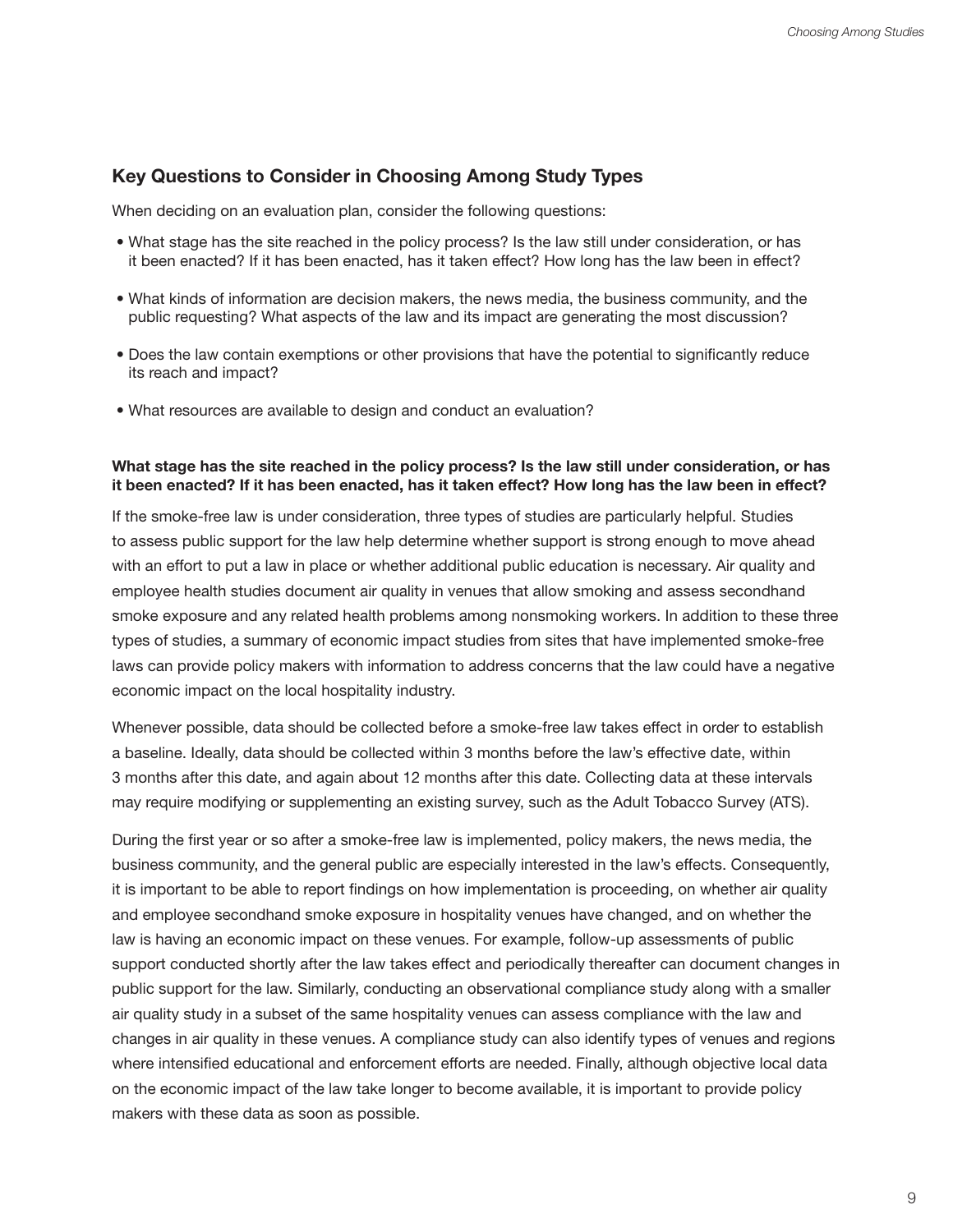In most cases, collecting additional data in all five study domains becomes less critical after a smokefree law has been in effect for a year. However, in situations where a law has long phase-in provisions for certain venues (e.g., bars or casinos), or where certain venues have been permanently exempted from the law, repeated measurements over longer periods may be needed to document smoking levels, air quality, and employee health in these venues.

#### **What kinds of information are decision makers, the news media, the business community, and the public requesting? What aspects of the law and its impact are generating the most discussion?**

Sites should choose studies that address the issues that are generating the most discussion. The following concerns are frequently raised:

- Is there public support for a comprehensive smoke-free law that covers all workplaces and public places, including restaurants and bars?
- Will hospitality venues and smokers comply with the law? Will enforcement be expensive and time-consuming, and will it divert resources from more urgent law enforcement needs?
- Is the air quality in hospitality venues that allow smoking unhealthy? Does the air quality improve following the implementation of a smoke-free law? How effective is installing an advanced ventilation system or creating a separately ventilated smoking room as an alternative to going smoke-free?
- To what extent are nonsmoking restaurant and bar employees exposed to secondhand smoke at work? Is this exposure harmful to employees' health? How do employee exposure on the job and related health outcomes change following the implementation of a smoke-free law?
- Will a smoke-free law have a negative economic impact on restaurants and bars?

Occasionally, it will be necessary to provide local data quickly to policy makers or the media. Public opinion surveys, air quality studies, and observational studies of smoking levels and compliance in hospitality venues can be performed quickly and with fewer resources. Because employee health studies are complex, they cannot be fielded quickly or inexpensively. Economic impact studies cannot be conducted in the immediate post-implementation period because economic data are usually not available for several months after the period in question. If the main questions raised concern employee health or economic impact, the best short-term approach is to summarize the evidence from peerreviewed studies conducted in other sites that have implemented smoke-free laws and then to make the case that the site in question can expect similar results.

#### **Does the law contain exemptions or other provisions that have the potential to significantly reduce its reach and impact?**

Although states and communities are increasingly enacting comprehensive smoke-free laws that contain few exemptions, some smoke-free laws have limitations that need to be taken into account when planning an evaluation. For example, laws may exempt certain types of venues, such as stand-alone bars, private clubs, or casinos, or they may allow smoking in separately ventilated rooms or in adultsonly establishments. Laws can include hardship exemptions and waiver provisions that temporarily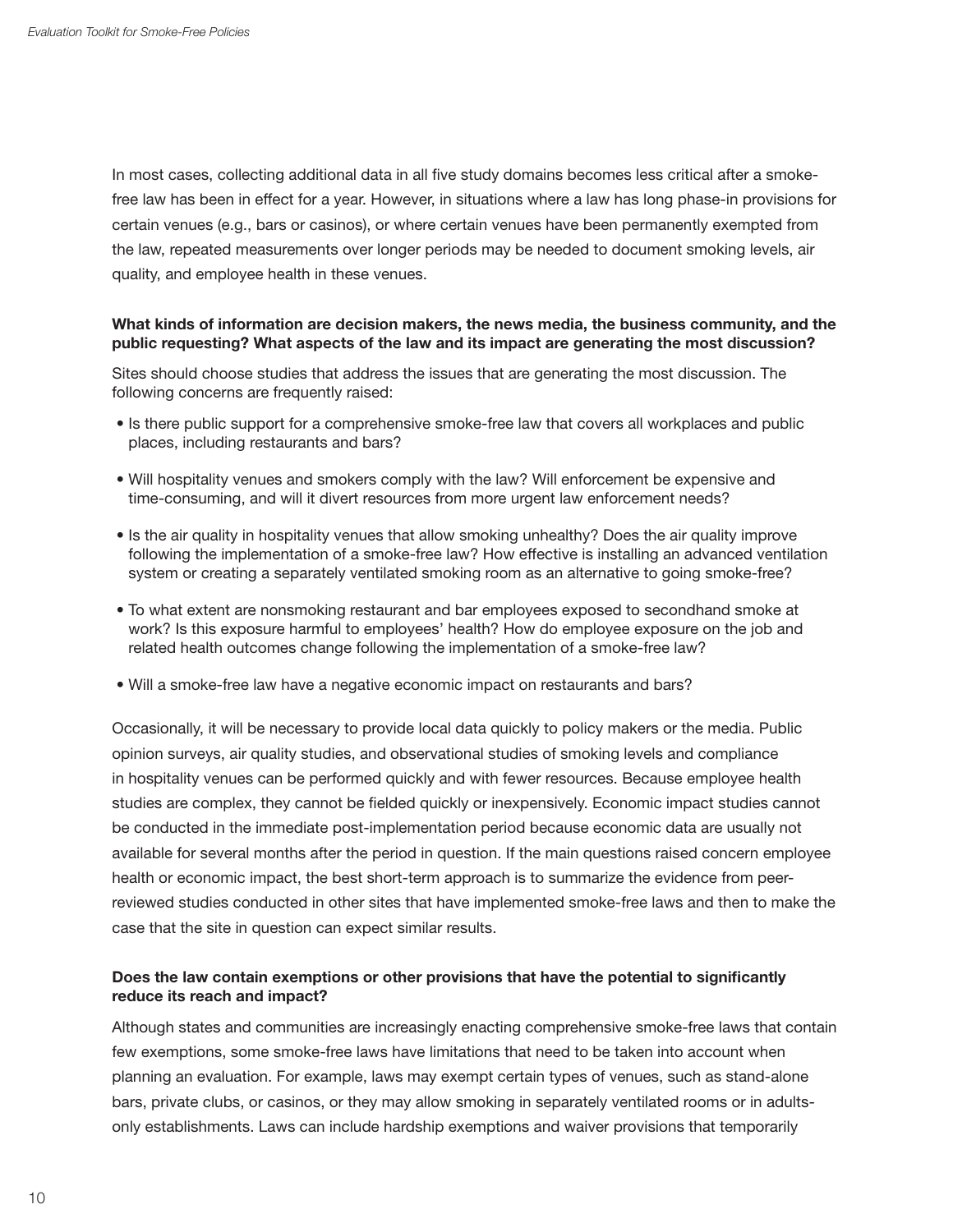exempt hospitality venues that can show that the law has hurt their business. Finally, there may be long lag times between the date a law is passed and the date it takes effect in all or certain venues. In these cases, an effective strategy is to design an evaluation to examine the impact these limitations have on a law's effectiveness (e.g., by assessing air quality and employee health in exempted or phased-in hospitality venues, or by examining the impact of exemptions or other provisions on compliance).

#### **What resources are available to design and conduct an evaluation?**

Before deciding which studies to pursue, it is important to assess the available resources. Although all studies benefit from careful planning and as much lead time as possible, some studies can be conducted relatively quickly with fewer resources. For example, an observational compliance study that uses volunteer observers can be conducted on a tight time line with limited resources. Other studies are complex and should not be attempted without in-depth planning, substantial lead time, and statistical expertise. These include employee health and economic impact studies. Employee health studies also typically require significant funding.

Additionally, because both public support and employee health studies involve surveying human subjects, and because some employee health studies also involve taking biological specimens or conducting physical exams, these studies may require approval by an Institutional Review Board (IRB). Requirements for IRB review and approval vary by organization. It is important to know and follow the applicable requirements for the organization in question. If IRB approval is required, it is necessary to allow substantial lead time, and it is advisable to consult with a researcher or other resource person who has IRB experience. Lastly, sites should check whether Health Insurance Portability and Accountability Act (HIPAA) regulations apply, especially for employee health studies.

When selecting studies to pursue, consider the following questions about available resources and organizational capacity:

- How much funding is available?
- Is statistical expertise available for survey design and data analysis?
- Are paid staff or volunteers available?
- What data are available or can be obtained?

An additional question to consider is at what level the study will be conducted. If a state smoke-free law is being evaluated, use statewide data. For local laws, use the appropriate level of local data (e.g., city level data for municipal laws, county level data for county laws). The availability of data dictates the type of study that can be conducted. A number of local data sources may be available. For example, for tobacco use behaviors and attitudes, it may be possible to develop sub-state estimates using data collected by the state ATS or the state Behavioral Risk Factor Surveillance System (BRFSS) (see http:// apps.nccd.cdc.gov/brfss-smart/index.asp for information on available local BRFSS data by state). As another example, state bureaus of labor statistics can often provide county-level employment data.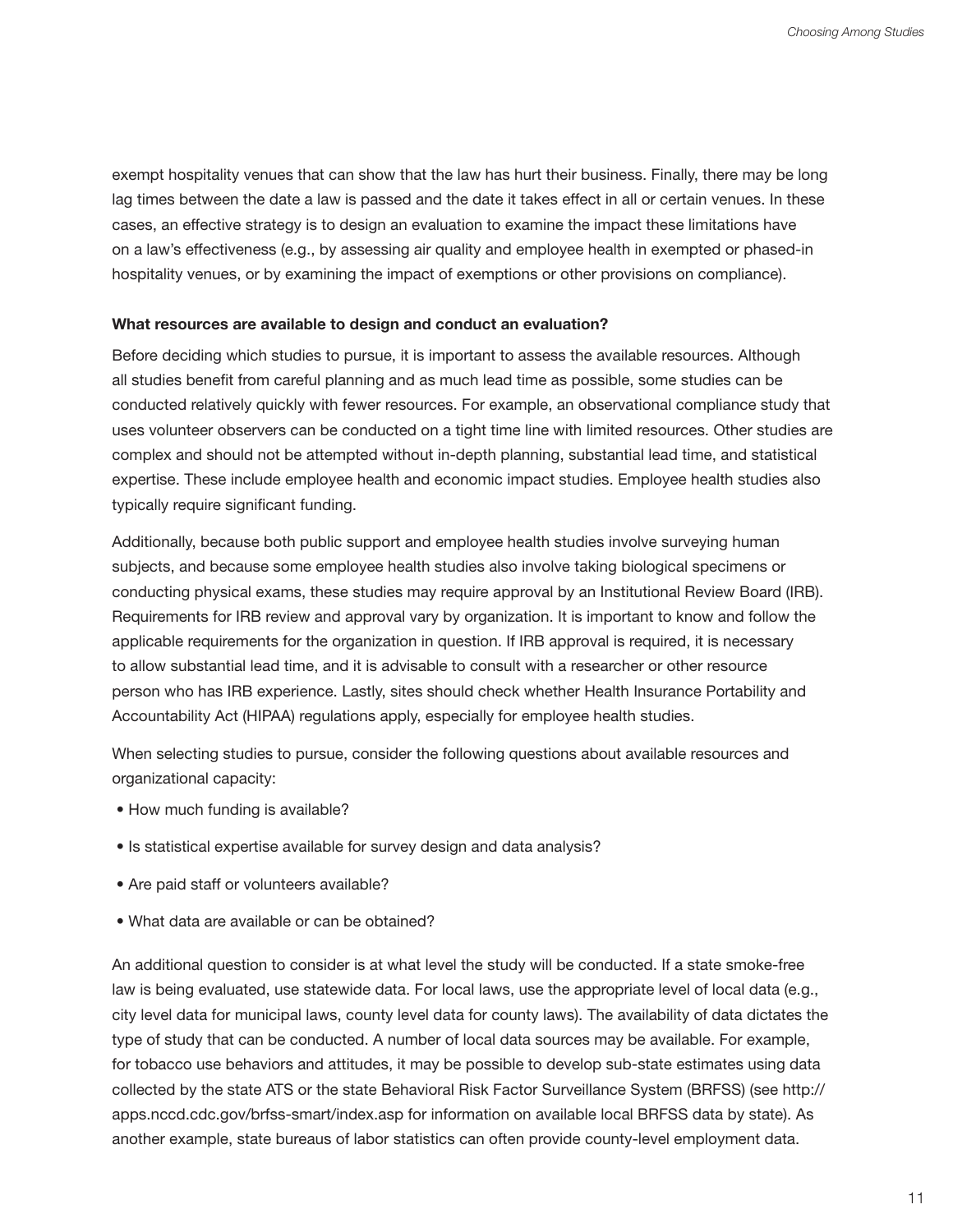# **EVALUATING THE IMPACT OF SMOkE-FREE POLICIES: OVERVIEW OF AVAILABLE APPROACHES**

Section 1 outlines factors to consider when developing an evaluation plan. This section provides in-depth information on the five main types of studies commonly used to evaluate smoke-free laws. It describes the information each study yields, the way this information can be used, the potential pitfalls associated with each study, the optimal times to collect data, and some recommended approaches to use. Table 2 summarizes this information for all five studies.

# **Public Support**

#### *Why Do I Need This Information?*

#### **Before the Law Is Passed**

The study findings document levels of public awareness of the health effects of secondhand smoke and of the proposed policy and public support for smoke-free environments and for a smoke-free law. Findings can help determine whether support is strong enough to move forward, or if more public education is needed. In addition, the findings establish a baseline to measure change.

#### **After the Law Is Implemented**

The study findings document levels of public support and changes in these levels over time. These findings help document shifts in social norms by tracking trends in support for the law and for smokefree environments in specific types of venues.

#### *What Information Will I Get?*

The study findings document the proportion of the public that supports the law and how this support changes over time. Findings can also be used to determine the support for extending the law to cover venues exempted permanently or for phase-in periods. In addition, it may be possible to assess public awareness and concern regarding the health effects of secondhand smoke and changes in these beliefs and attitudes that may occur because of the discussion regarding and the implementation of the smokefree law and related media coverage or paid media campaigns.

#### *What Pitfalls Should I Guard Against?*

Because the study involves human subjects, check the relevant institution's IRB requirements. When developing survey questions, choose unbiased wording to safeguard the validity and credibility of the study and its findings. Using standard questions from existing surveys or publicly available questionnaires is useful to allow the study results to be compared to other studies with the same questions. A helpful source of standard survey questions is the CDC Office on Smoking and Health's Question Inventory on Tobacco (http://apps.nccd.cdc.gov/QIT/QuickSearch.aspx).

#### *When Do I Need This Information?*

Collecting pre-implementation data is important to assess public readiness, to document levels of public support, and to establish a baseline to measure change. Collecting post-implementation data helps track changes in public support and shifts in social norms over time. If possible, data should be collected within 3 months before the law takes effect, within 3 months after this date, and at regular intervals thereafter (e.g., annually). This may require innovative approaches such as conducting rolling quarterly surveys or special surveys.<br>12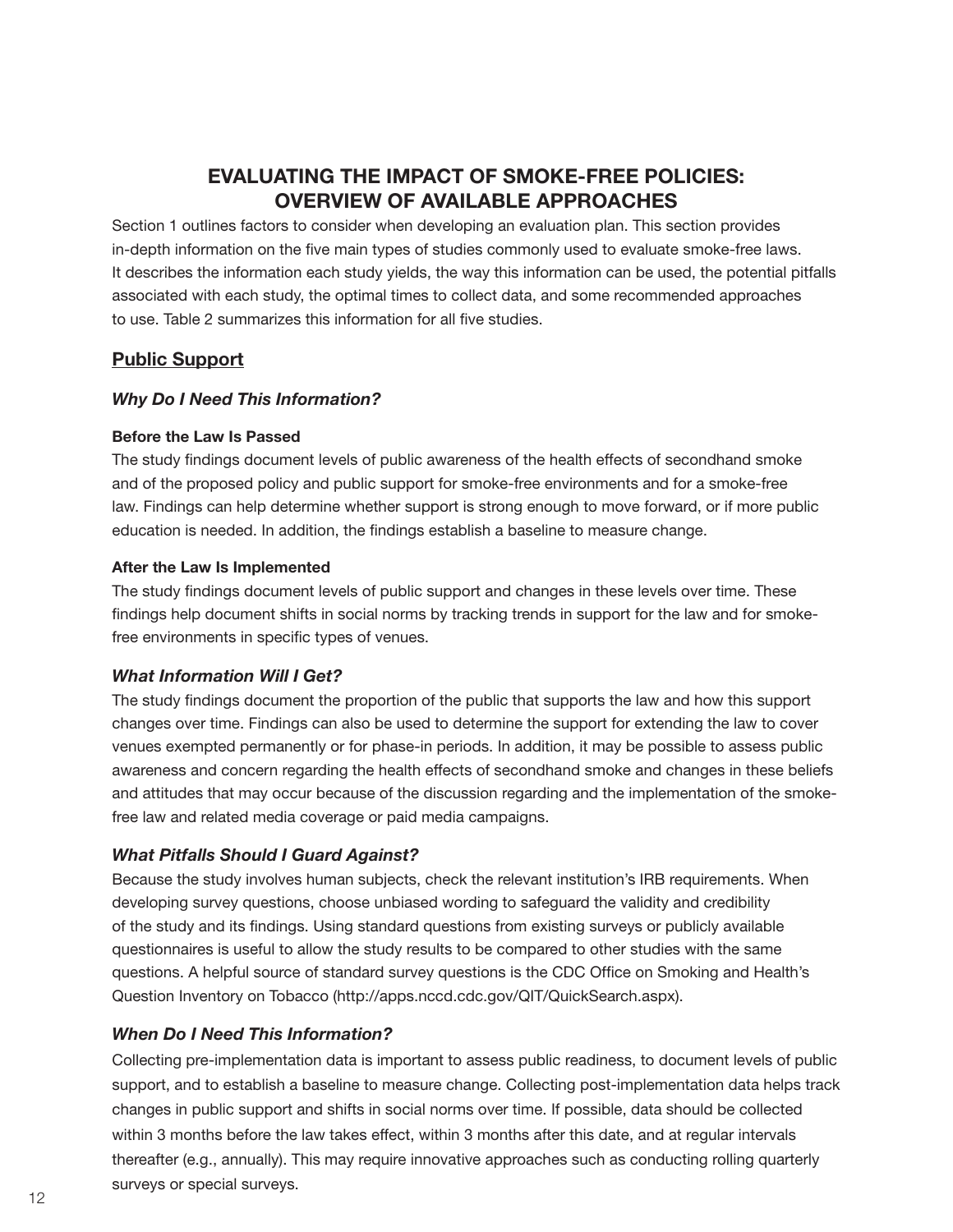#### *Possible Approaches*

One approach to assess public attitudes is to analyze data from existing population health surveys, such as the Adult Tobacco Survey (ATS) (in states that conduct this survey) or the Behavioral Risk Factor Surveillance System (BRFSS), that already include relevant questions. If such a survey lacks relevant questions, a second approach is to add those questions to the survey. A third approach is to conduct a public opinion survey using a probability sample. Keep in mind that this approach is substantially more expensive than the other options. Each of these approaches requires expertise in survey administration and analysis and may involve obtaining IRB approval.

#### **Compliance**

#### *Why Do I Need This Information?*

The enactment of a smoke-free law does not automatically result in smoke-free workplaces and public places. For a law to reduce secondhand smoke exposure, compliance levels must be high. Observational compliance studies assess whether this is the case. In addition to documenting compliance levels and monitoring trends in compliance over time, these studies can identify specific types of venues or regions where increased educational and enforcement efforts are needed. In sites where adequate planning and extensive communication with business owners and the public have occurred, observational compliance studies typically find that most workplaces and businesses, including most hospitality venues, come into compliance with a law shortly after it takes effect.

#### *What Information Will I Get?*

This study provides data on the proportion of hospitality venues that are complying with the law. Compliance is assessed by observing the smoking levels in these venues and the measures that these venues take to comply, such as posting "No Smoking" signs and removing ashtrays. Compliance can also be assessed by determining the proportion of patrons who report that they observed smoking the last time they visited a restaurant or bar.

By collecting pre- and post-implementation data, it is possible to document whether the proportion of hospitality venues where smoking occurs changes after the law takes effect. Conducting assessments at two or more intervals following implementation allows sites to monitor trends in compliance over time. (Because the law is not yet in effect, baseline data measure the presence of smoking in hospitality venues, not compliance.)

#### *What Pitfalls Should I Guard Against?*

Be prepared to encounter less than full compliance. Certain types of venues and geographic areas (e.g., bars, rural areas, communities that lack previous experience with local smoke-free laws) often take longer than others to achieve high compliance rates. A compliance study can indicate types of venues and areas that could benefit from intensified educational and enforcement efforts. Plan to conduct observations during peak business hours to ensure that the results reflect real-world conditions.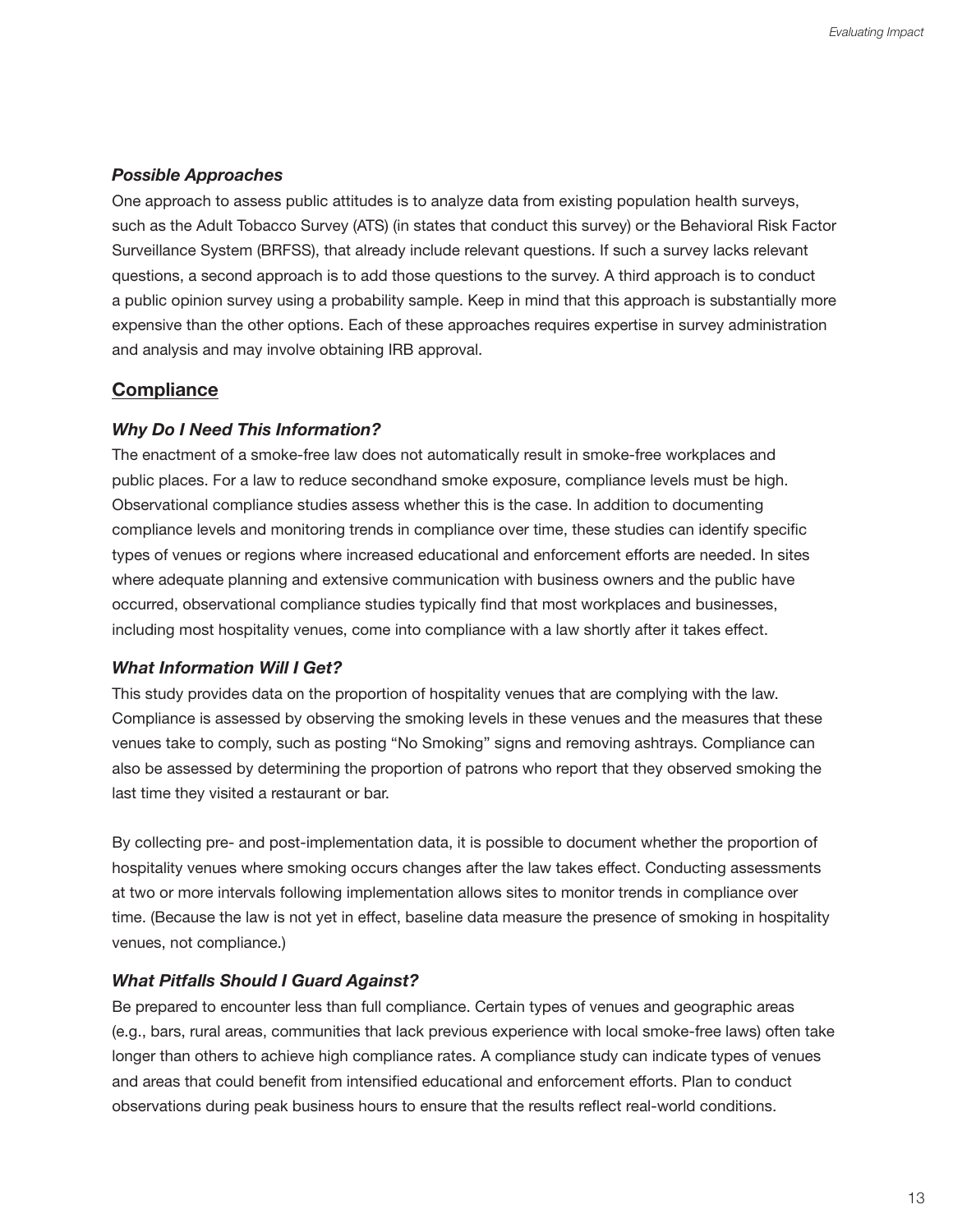#### *When Do I Need This Information?*

Ideally, compliance data should be collected within 3 months before the law takes effect, within 3 months afterward, and thereafter at regular intervals, such as annually, if possible. This may require innovative approaches such as rolling quarterly surveys or special surveys. Pre-implementation data are not essential, but are highly recommended as a baseline to assess change. Data collected soon after the law takes effect help document short-term compliance levels and inform education and enforcement activities. Longer-term data help document ongoing compliance levels, track trends in compliance, and inform education and enforcement activities.

#### *Possible Approaches*

The most cost-effective approach to assess compliance is to draw on an existing population health survey, such as a state ATS or BRFSS, that already includes relevant questions. Another fairly inexpensive approach is to add relevant questions to such a survey. A third approach is to conduct an observational study, which can be relatively inexpensive if it makes use of volunteers from partner organizations.

A fourth approach is to analyze enforcement agency records on complaints, violations, and citations. This approach should be used to complement other approaches, not as the sole source of data, because these data do not reflect all the violations of the law and can be difficult to interpret. For example, a small number of citations can reflect either high compliance or lack of enforcement. Similarly, an increase in citations can reflect either a decrease in compliance or an increase in enforcement, and an increase in complaints can reflect either decreased compliance or increased publicity about the law. However, because the level of enforcement influences the interpretation of enforcement agency records and is an important determinant of compliance with a smoke-free law, evaluations of compliance should assess and take account of enforcement activities.

# **Air Quality Monitoring**

#### *Why Do I Need This Information?*

#### **Before the Law Is Passed**

These studies document air quality in restaurants, bars, and other hospitality venues that allow smoking. Pre-implementation data are essential for establishing a baseline to measure change.

#### **After the Law Is Implemented**

Measurements taken before and after a smoke-free law takes effect document changes in air quality. Air quality studies can be conducted relatively quickly and can provide real-time data.

#### *What Information Will I Get?*

It will be possible to collect information on the concentrations of respirable suspended particles or particulate matter present in hospitality venues, which are measures of air quality. The data collected will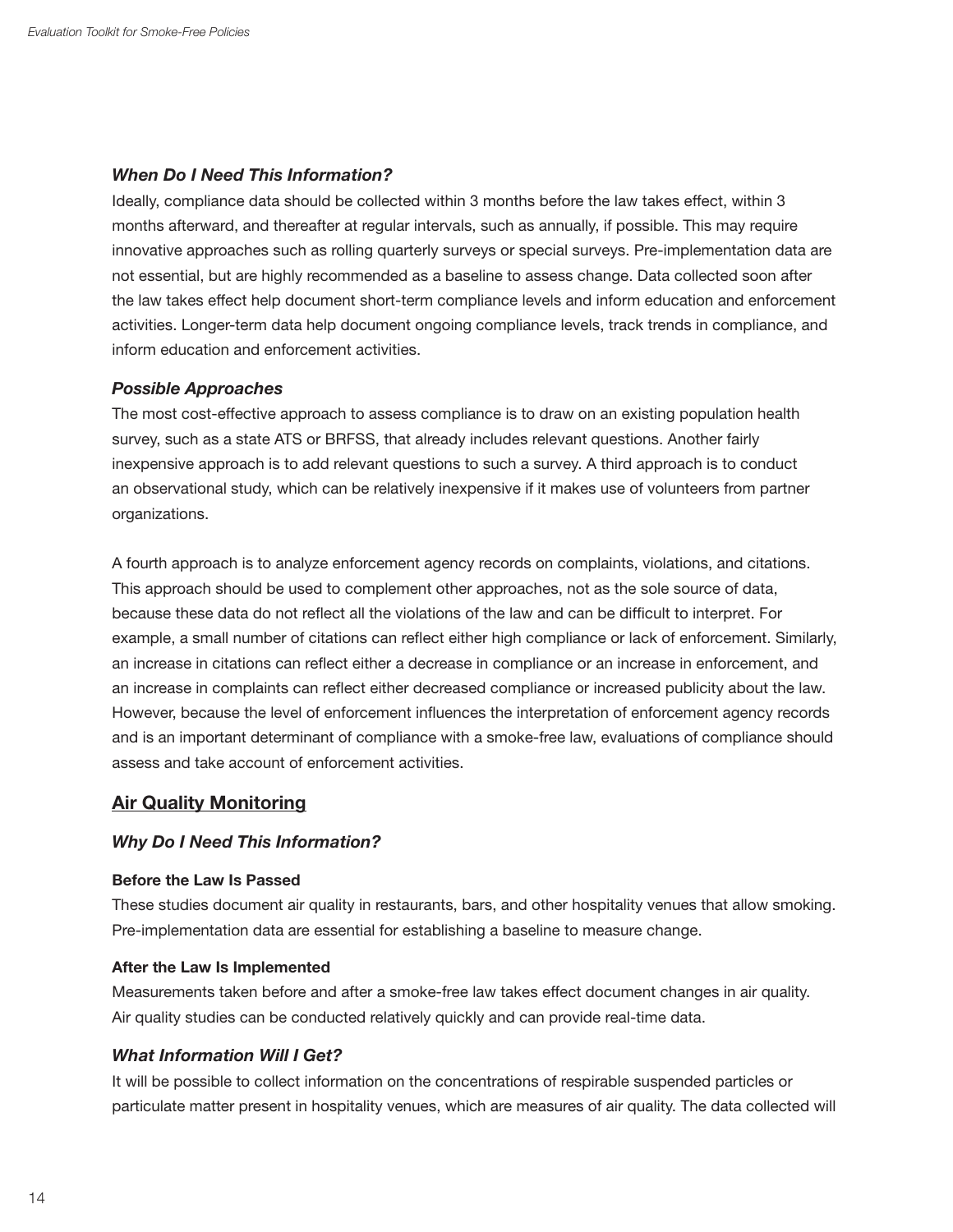also include the cigarette density (average number of burning cigarettes) in a venue, the average number of persons present, the volume of the venue, and the presence of signs about the venue's smoking policy.

#### *What Pitfalls Should I Guard Against?*

This study requires sites to purchase, rent, or borrow air quality monitoring equipment and related computer software and to train data collectors to use the equipment. In addition, measurements should be taken during peak business hours to reflect real-world conditions. Lastly, to ensure that data processing and analysis are performed correctly, it is best to have researchers supervise these steps.

#### *When Do I Need This Information?*

Ideally, air quality data should be collected within 3 months before and within 3 months after the law takes effect. Baseline data are very important for this type of study. Pre-implementation data are needed to assess post-implementation changes in air quality in venues. An additional wave of data collection (e.g., 1 year after the law's effective date) may be useful, but is not necessary.

#### *Possible Approaches*

The necessary equipment and software are not prohibitively expensive. Monitoring can be carried out either by volunteers or by professional data collectors, though all data collectors must be trained prior to conducting measurements. An air quality study can be conducted in conjunction with a compliance study by taking air quality measurements in a subset of the venues visited during the compliance study.

#### **Employee Health**

#### *Why Do I Need This Information?*

#### **Before the Law Is Passed**

This information documents secondhand smoke exposure and related health effects among nonsmoking employees in hospitality venues that allow smoking. Collecting pre-implementation data is essential to assess changes in employee exposure and health outcomes following implementation of the law.

#### **After the Law Is Implemented**

Reduced secondhand smoke exposure and improved health outcomes among nonsmoking hospitality workers after a law is implemented can help demonstrate that the law is achieving its purpose. Conversely, persistent or increasing secondhand smoke exposure and health problems among workers in hospitality venues exempt from the law can demonstrate the benefit of extending protections to these workers.

#### *What Information Will I Get?*

These studies provide both objective and self-reported data on changes in secondhand smoke exposure and health outcomes among nonsmoking employees in hospitality venues. A common objective measure is the level of cotinine, a metabolite of nicotine which is used as a biomarker of secondhand smoke exposure. Cotinine can be measured in saliva, urine, or blood. Saliva measurements are least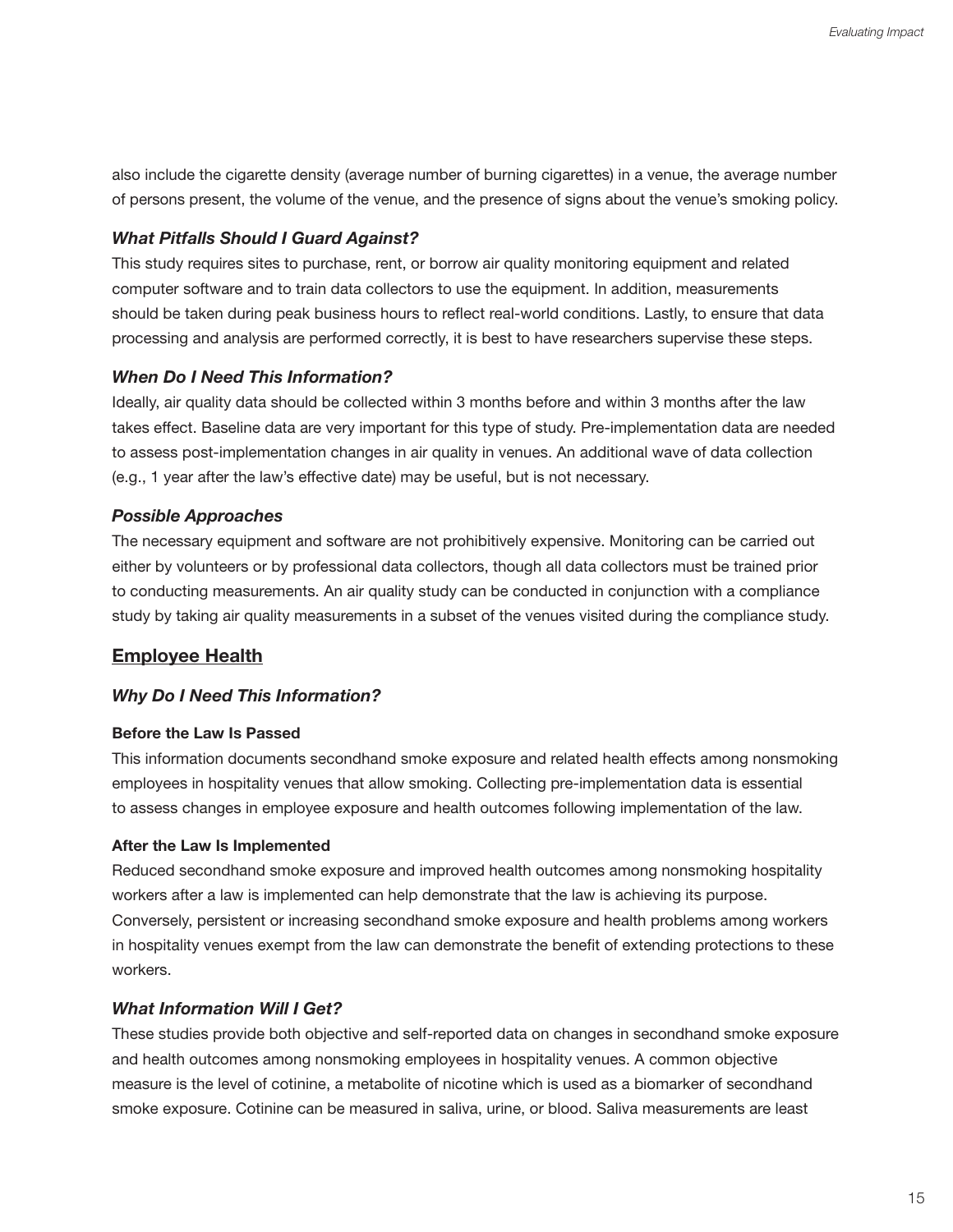expensive and least intrusive. Detectable cotinine levels indicate that nonsmoking workers are exposed to secondhand smoke, and higher cotinine levels indicate higher levels of exposure. Another objective measure is the level of NNAL, a marker for exposure to the tobacco-specific lung carcinogen NNK. NNAL is typically measured in urine, generally in conjunction with measurements of cotinine. Detectable levels of NNAL demonstrate the presence of a potent carcinogen in the bodies of employees who have been exposed to secondhand smoke in the workplace. This is an intermediate step toward demonstrating that secondhand smoke exposure is causing health effects in workers. A third objective measure is to use spirometry to assess lung function. In addition to assessing objective measures, employee health studies also typically collect self-reported data on secondhand smoke exposure and respiratory and sensory symptoms.

#### *What Pitfalls Should I Guard Against?*

Employee health studies are complex and time-intensive and can be expensive. They require considerable planning and adequate lead time to design the study, to recruit participants, and to obtain baseline data before a law takes effect. Depending on an organization's funding source and requirements, IRB approval may be required to conduct interviews, take saliva or urine samples, and perform measurements of lung function.

Additionally, it is best to collaborate with researchers experienced in collecting and analyzing biological samples and, if necessary, in IRB procedures. Lastly, these studies require access to laboratory services to analyze saliva and urine samples for the presence of biomarkers.

#### *When Do I Need This Information?*

Baseline data are essential for this study and should be collected within 3 months before the law takes effect. Post-implementation data should be collected within 3 months after the law takes effect to document short-term changes. Another round of data collection one year after the law takes effect is useful to document long-term changes.

#### *Possible Approaches*

Employee health studies are typically the most expensive study to conduct because of the need for laboratory and clinical resources and for multiple waves of data collection. Common study designs include (1) self-collected, mailed-in saliva cotinine samples, combined with telephone surveys assessing self-reported secondhand smoke exposure and respiratory and sensory symptoms; (2) clinic-based urine studies measuring cotinine and/or NNAL levels; and (3) spirometry to measure lung function, combined with personal interviews.

The first approach is relatively inexpensive, while the second and third approaches require significant funding. It is important to secure funding, identify research partners, and arrange for access to clinical resources well in advance. If possible, combine measurements of cotinine with measurements of NNAL and combine monitoring of self-reported respiratory symptoms with clinical measurements of lung function.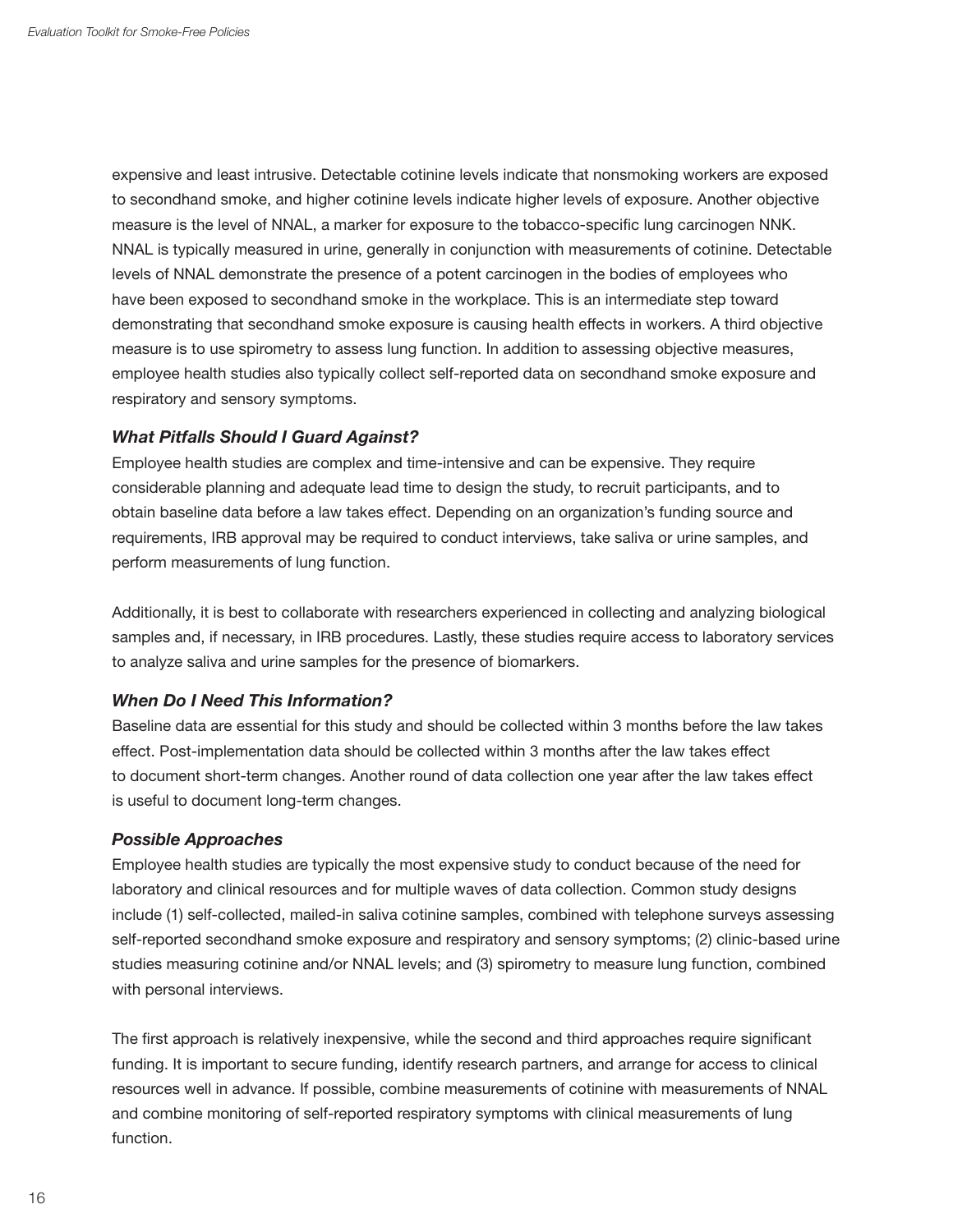# **Economic Impact**

#### *Why Do I Need This Information?*

#### **Before the Law Is Passed**

Objective data from economic impact studies conducted in other sites that have implemented smokefree laws can be used to address concerns among policy makers and proprietors of hospitality venues about the law's potential economic impact on restaurants and bars.

#### **After the Law Is Implemented**

Objective local economic data are useful to gauge the law's aggregate economic impact on all hospitality venues in a jurisdiction. Concerns about a law's impact often peak immediately after the law takes effect and largely subside after a year.

#### *What Information Will I Get?*

Economic impact studies focus primarily on hospitality venues, most commonly restaurants and bars, because these are generally the focus of debate. Employment levels and taxable sales revenue are the two types of objective data most often used to gauge economic impact, and are currently the indicators of choice in this area. Other indicators include the number of venues that have opened or closed, hotel revenues and occupancy levels, the number of licenses issued to restaurants and bars, and self-reported consumer patronage intentions and patterns.

#### *What Pitfalls Should I Guard Against?*

Policy makers and other groups frequently ask for reports on the economic impact of a law before objective local data are available. It is important to be prepared to respond to policy makers' concerns and to claims that the law is having a negative economic impact on hospitality venues. Reporting on economic impact data can be problematic because of the time it takes for these data to become available. Employment data have the quickest turnaround, but still take 6–9 months after the month in question. Taxable sales revenue data take about 18 months after the quarter in question. In addition, for a study to be considered reliable in determining trends, it will need to include enough data points before and after the law (at least one year of data after the law's effective date), and it will need to control for underlying economic trends and seasonal factors. For example, any analysis of bar employment or sales needs to take into account the fact that the stand-alone bar industry has declined in recent years. Whenever possible, it is best to collaborate with researchers with econometric or statistical expertise, especially when conducting more sophisticated analyses.

#### *When Do I Need This Information?*

For this study, collecting baseline data is not necessary because government agencies routinely collect these data. During the policy adoption phase, objective economic data from other sites that have implemented smoke-free laws should be used to respond to policy makers' questions. Once the law is implemented, objective local economic data are needed as soon as possible to address any concerns or claims that the law is adversely impacting hospitality venues.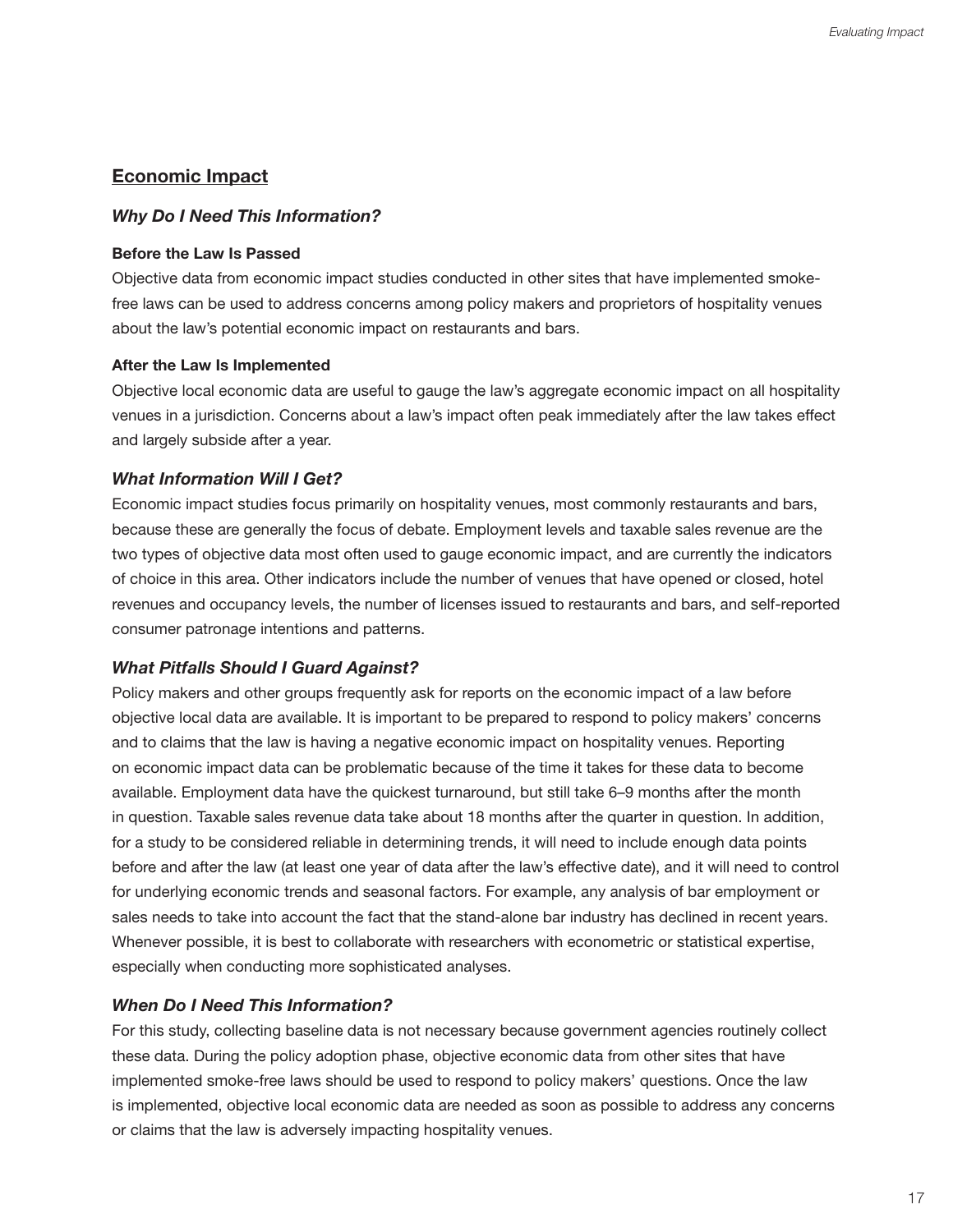#### *Possible Approaches*

Most economic impact studies involve obtaining and analyzing publicly available data on employment (e.g., Current Employment Statistics [CES] data), taxable sales revenues, business openings and closings, or some combination of these measures. These data are often available either free of charge or for a small processing fee from government agencies. Relevant agencies include state bureaus of labor statistics and state departments of labor, revenue, and taxation and finance.

Another approach is to add a question on consumer patronage intentions or patterns to an existing survey, such as the ATS. However, this information should be used to complement objective data, not as the sole data source. Ideally, an economic impact study should compare economic trends in the site in question to trends in a control site that has not implemented a smoke-free law.

# **Table 2. Evaluating the Impact of Smoke-Free Policies: Overview of Available Approaches**

| <b>Type of Study</b> | Why Do I Need This<br>Information?                                                                                                                                                                                                                                                                                                                                                                                                                                                                                                                                                                                 | <b>What Information Will</b><br>I Get?                                                                                                                                                                                                                                                                                                | <b>What Pitfalls Should</b><br>I Guard Against?                                                                                                                                                                                                                                    | <b>When Do I Need This</b><br>Information?                                                                                                                                                    | <b>Possible</b><br>Approaches<br>(Relative Cost:<br>\$ to \$\$\$\$)                                                                                                                                                                                                                                                                                                                                            |
|----------------------|--------------------------------------------------------------------------------------------------------------------------------------------------------------------------------------------------------------------------------------------------------------------------------------------------------------------------------------------------------------------------------------------------------------------------------------------------------------------------------------------------------------------------------------------------------------------------------------------------------------------|---------------------------------------------------------------------------------------------------------------------------------------------------------------------------------------------------------------------------------------------------------------------------------------------------------------------------------------|------------------------------------------------------------------------------------------------------------------------------------------------------------------------------------------------------------------------------------------------------------------------------------|-----------------------------------------------------------------------------------------------------------------------------------------------------------------------------------------------|----------------------------------------------------------------------------------------------------------------------------------------------------------------------------------------------------------------------------------------------------------------------------------------------------------------------------------------------------------------------------------------------------------------|
| Public Support       | Before the law is passed:<br>• To assess public aware-<br>ness of the health effects<br>of secondhand smoke and<br>of the proposed law.<br>. To assess public readiness.<br>. To document the level<br>of public support for<br>smoke-free environments<br>and for the proposed law.<br>• To establish a baseline for<br>measuring change.<br>After the law is implemented:<br>• To assess levels of public<br>support for the law and<br>changes in these levels<br>over time.<br>• To document shifts<br>in social norms.<br>• To monitor public support<br>for extending the law<br>to cover additional venues. | • The proportion of the<br>population that supports<br>the law and how this<br>changes over time.<br>• The proportion of the<br>population that supports<br>extending the law to<br>additional venues.<br>• The proportion of the<br>population that is aware<br>of and concerned about<br>the health effects of<br>secondhand smoke. | · Institutional Review Board<br>(IRB) approval may be<br>required to conduct<br>surveys. Check on IRB<br>requirements.<br>• Take care to use unbiased<br>wording on survey<br>questions.<br>• If possible, use standard<br>questions from existing,<br>publicly available surveys. | · If possible, data should be<br>collected within 3 months<br>before the law takes<br>effect, within 3 months<br>after this date, and at<br>regular intervals thereafter<br>(e.g., annually). | • Use existing population<br>health surveys, such<br>as the Adult Tobacco<br>Survey (ATS) or the<br><b>Behavioral Risk Factor</b><br>Surveillance System<br>(BRFSS), that include<br>relevant questions.<br>· Add questions to an<br>existing population<br>health survey such as<br>the ATS or BRFSS (\$).<br>• Conduct your own<br>public opinion survey<br>using a probability<br>sample (\$\$\$-\$\$\$\$). |
| Compliance           | After the law is implemented:<br>• To assess compliance with<br>the law.                                                                                                                                                                                                                                                                                                                                                                                                                                                                                                                                           | • The proportion of hospital-<br>ity venues that comply with<br>the law (i.e., no observed<br>smoking), and how this<br>changes over time.                                                                                                                                                                                            | . Do not expect full compli-<br>ance in all venues.<br>• Certain types of venues<br>and certain geographic<br>regions often take longer<br>than others to achieve high<br>compliance rates.                                                                                        | · Although not essential,<br>collecting baseline data<br>before the law goes into<br>effect makes it possible<br>to assess changes<br>in smoking levels in<br>hospitality venues.             | • Use existing population<br>health surveys, such<br>as the ATS or BRFSS,<br>that include relevant<br>questions.<br>· Add questions to an<br>existing population<br>health survey, such as<br>the ATS or BRFSS (\$).                                                                                                                                                                                           |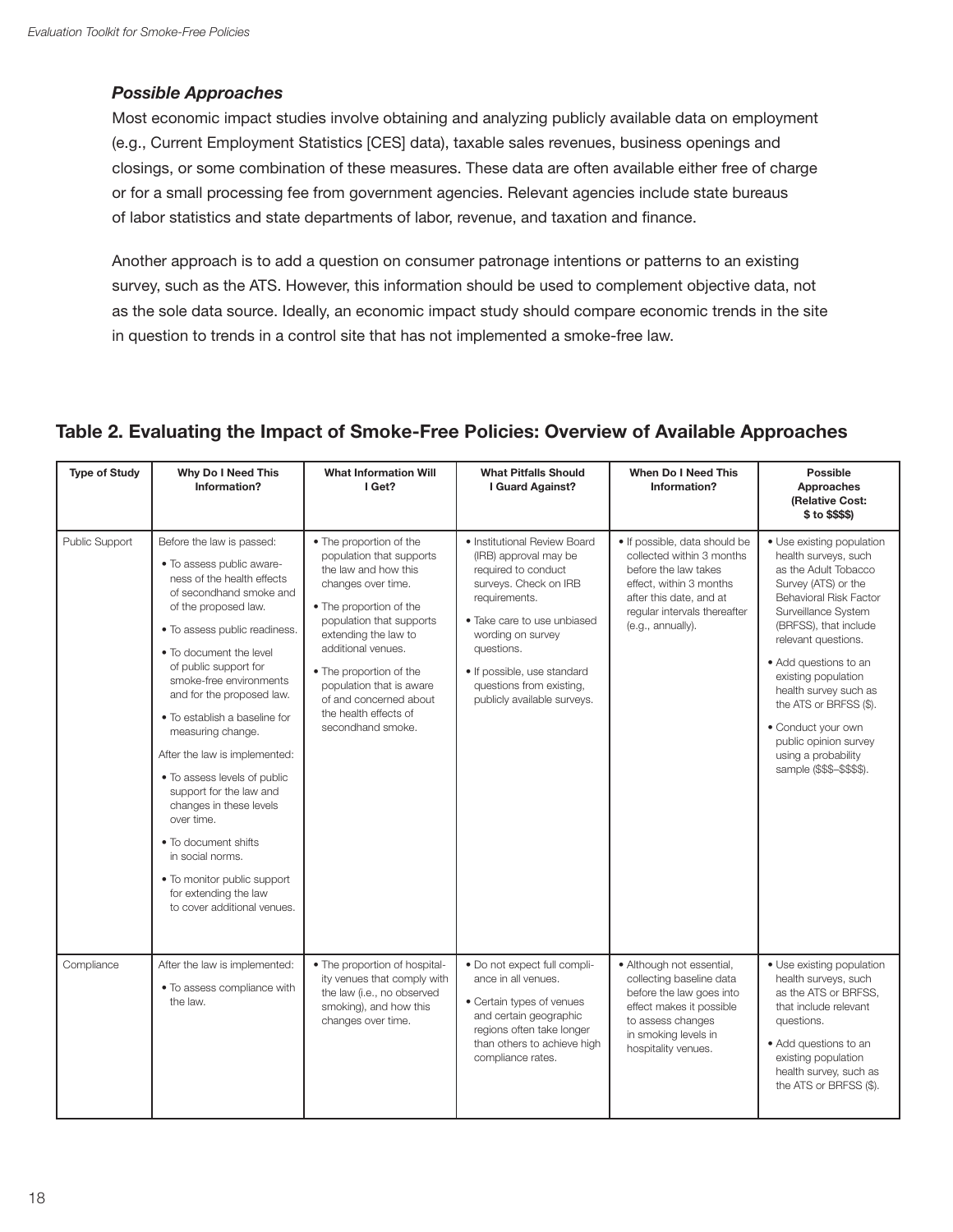| <b>Type of Study</b>      | Why Do I Need This<br>Information?                                                                                                                                                                                                                                                                                                                                                                                                                                                                                                                                                                | <b>What Information Will</b><br>I Get?                                                                                                                                                                                                                                                                                                                                                                                                                                                                                                                                                                                                                                                            | <b>What Pitfalls Should</b><br>I Guard Against?                                                                                                                                                                                                                                                                                                                                                                                                                                                                                                                                                                                               | <b>When Do I Need This</b><br>Information?                                                                                                                                                                                                                                                                                                                                                                                                    | <b>Possible</b><br>Approaches<br>(Relative Cost:<br>\$ to \$\$\$\$)                                                                                                                                                                                                                                                                                                                                                                                                                                                      |
|---------------------------|---------------------------------------------------------------------------------------------------------------------------------------------------------------------------------------------------------------------------------------------------------------------------------------------------------------------------------------------------------------------------------------------------------------------------------------------------------------------------------------------------------------------------------------------------------------------------------------------------|---------------------------------------------------------------------------------------------------------------------------------------------------------------------------------------------------------------------------------------------------------------------------------------------------------------------------------------------------------------------------------------------------------------------------------------------------------------------------------------------------------------------------------------------------------------------------------------------------------------------------------------------------------------------------------------------------|-----------------------------------------------------------------------------------------------------------------------------------------------------------------------------------------------------------------------------------------------------------------------------------------------------------------------------------------------------------------------------------------------------------------------------------------------------------------------------------------------------------------------------------------------------------------------------------------------------------------------------------------------|-----------------------------------------------------------------------------------------------------------------------------------------------------------------------------------------------------------------------------------------------------------------------------------------------------------------------------------------------------------------------------------------------------------------------------------------------|--------------------------------------------------------------------------------------------------------------------------------------------------------------------------------------------------------------------------------------------------------------------------------------------------------------------------------------------------------------------------------------------------------------------------------------------------------------------------------------------------------------------------|
| Compliance<br>(continued) | • To identify types of venues<br>and geographic regions<br>where increased educa-<br>tional and enforcement<br>efforts are needed.<br>. To monitor compliance<br>over time in order to<br>assess trends and address<br>any new problem areas.                                                                                                                                                                                                                                                                                                                                                     | • Information on measures<br>hospitality venues take<br>to comply with the law<br>(e.g., posting "No Smoking"<br>signs, removing ashtrays).<br>• The proportion of patrons<br>who report having<br>observed smoking<br>in venues.                                                                                                                                                                                                                                                                                                                                                                                                                                                                 | • Conduct observations<br>during peak business<br>hours to reflect real-world<br>conditions.                                                                                                                                                                                                                                                                                                                                                                                                                                                                                                                                                  | • If possible, data should be<br>collected within 3 months<br>before the law takes<br>effect, within 3 months<br>afterward, and thereafter<br>at regular intervals (e.g.,<br>annually).                                                                                                                                                                                                                                                       | • Conduct an observational<br>study using volunteers<br>from partner organiza-<br>tions $(\$)$ .<br>• Analyze enforcement<br>agency records. (Use<br>to complement other<br>approaches, not as the<br>sole information source.)                                                                                                                                                                                                                                                                                          |
| Air Quality<br>Monitoring | Before the law is passed:<br>• To document air quality<br>in hospitality venues that<br>allow smoking.<br>• To establish a baseline for<br>measuring change.<br>After the law is implemented:<br>• To document changes<br>in air quality.                                                                                                                                                                                                                                                                                                                                                         | • Concentrations of respi-<br>rable suspended particles<br>or particulate matter.<br>• Cigarette density (average<br>number of burning<br>cigarettes).<br>• Average number of persons<br>present.<br>• The volume of the venue.<br>• Signs about the venue's<br>smoking policy.                                                                                                                                                                                                                                                                                                                                                                                                                   | • Air quality monitoring<br>equipment and computer<br>software are required.<br>· Data collectors must<br>be trained to use the<br>equipment.<br>• Obtain air quality<br>measurements during peak<br>business hours to reflect<br>real-world conditions.<br>• Data processing and analy-<br>sis should be supervised<br>by researchers.                                                                                                                                                                                                                                                                                                       | • If possible, data should be<br>collected within 3 months<br>before the law takes effect<br>and within 3 months after<br>this date. An additional<br>wave of data collection<br>(e.g., 1 year after the law's<br>effective date) may be<br>useful, but is not essential.                                                                                                                                                                     | • Equipment and software<br>expenses should be<br>moderate (\$-\$\$).<br>• Volunteers or staff are<br>needed to conduct the<br>measurements.<br>• This study can be<br>carried out in a subset<br>of the hospitality venues<br>included in a larger<br>observational compli-<br>ance study (\$-\$\$).                                                                                                                                                                                                                    |
| <b>Employee Health</b>    | Before the law is passed:<br>• To document secondhand<br>smoke exposure and related<br>health problems among<br>nonsmoking workers in<br>hospitality venues that<br>allow smoking.<br>After the law is implemented:<br>• To document changes<br>in secondhand smoke<br>exposure and related<br>health problems among<br>nonsmoking workers<br>in venues covered by the<br>law.<br>• To document exposure<br>and related health<br>problems among workers<br>in hospitality venues not<br>covered by the law, and<br>to compare these<br>outcomes to outcomes<br>for workers in covered<br>venues. | • Levels of cotinine<br>(a biomarker for second-<br>hand smoke exposure)<br>in saliva or urine, and the<br>proportion of workers with<br>cotinine levels above the<br>limit of detection.<br>• Prevalence and duration<br>of self-reported second-<br>hand smoke exposure.<br>• Prevalence of self-reported<br>sensory and respiratory<br>symptoms.<br>• Levels of NNAL (a bio-<br>marker for exposure to the<br>tobacco-specific lung car-<br>cinogen NNK) in urine, and<br>the proportion of workers<br>with NNAL levels above the<br>limit of detection.<br>• Clinical measures of lung<br>function (spirometry).<br>• How these indicators<br>change over time after the<br>law takes effect. | • Employee health studies<br>are complicated and time-<br>intensive, and require care-<br>ful planning and substantial<br>lead time.<br>• IRB approval may be<br>needed to conduct surveys<br>or interviews, to take saliva<br>or urine samples, and<br>to measure lung function.<br>Check on IRB requirements.<br>. If possible, collaborate with<br>researchers experienced<br>in collecting and analyzing<br>biological samples and,<br>if necessary, experienced<br>in IRB procedures.<br>• Laboratory services are<br>needed to analyze saliva<br>or urine samples.<br>• Recruiting participants can<br>be time-consuming and<br>costly. | • Baseline data should be<br>collected within 3 months<br>before the law takes<br>effect.<br>• Follow-up data from the<br>same workers sampled<br>at baseline should be<br>collected within 3 months<br>after the law takes effect<br>to document its short-term<br>effects.<br>• It is helpful to collect data<br>again 1 year after the law<br>takes effect to document<br>long-term changes in<br>employee exposure and<br>health effects. | • A study using self-col-<br>lected, mailed-in saliva<br>cotinine specimens com-<br>bined with a telephone<br>survey assessing self-<br>reported secondhand<br>smoke exposure and<br>sensory and respiratory<br>symptoms in nonsmok-<br>ing hospitality workers<br>$($ \$\$\$).<br>• A study of cotinine levels<br>and, if possible, NNAL<br>levels in urine, combined<br>with personal interviews<br>$(SSS)$ .<br>• Measurement of lung<br>function using spirometry,<br>combined with personal<br>interviews (\$\$\$). |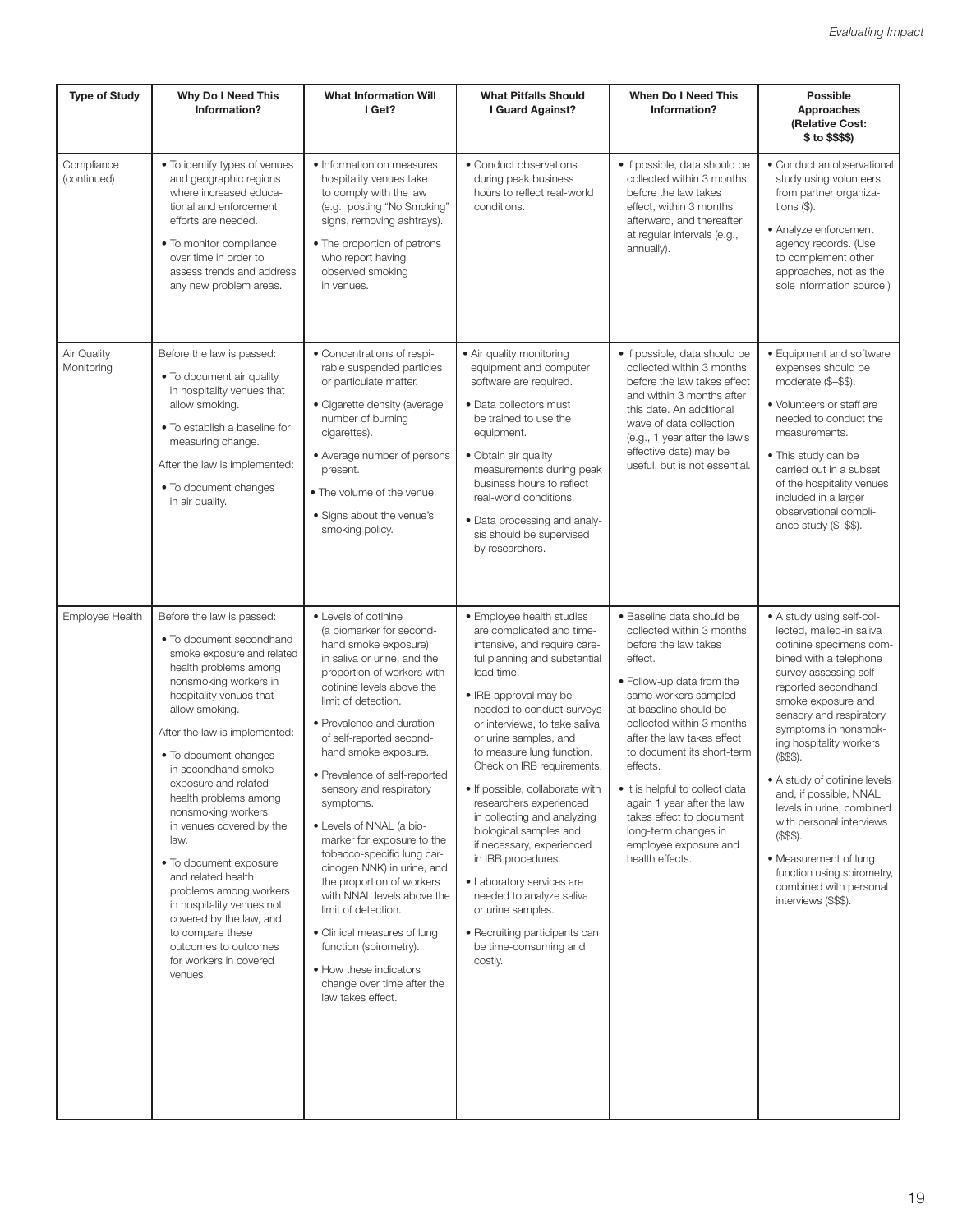| <b>Type of Study</b> | Why Do I Need This<br>Information?                                                                                                                                                                                                                                                                                                                                                                    | <b>What Information Will</b><br>I Get?                                                                                                                                                                                                                                                                                                                                                                                                                                                                                       | <b>What Pitfalls Should</b><br>I Guard Against?                                                                                                                                                                                                                                                                                                                                                                                                                                                                                                                                                                                                                                                | <b>When Do I Need This</b><br>Information?                                                                                                                                                                                                                                                                                                                                                                                                                                              | <b>Possible</b><br>Approaches<br>(Relative Cost:<br>\$ to \$\$\$\$)                                                                                                                                                                                                                                                                                                                                                                                                                                                                                                                                                                                                                                                                                                                                                                                                                                                       |
|----------------------|-------------------------------------------------------------------------------------------------------------------------------------------------------------------------------------------------------------------------------------------------------------------------------------------------------------------------------------------------------------------------------------------------------|------------------------------------------------------------------------------------------------------------------------------------------------------------------------------------------------------------------------------------------------------------------------------------------------------------------------------------------------------------------------------------------------------------------------------------------------------------------------------------------------------------------------------|------------------------------------------------------------------------------------------------------------------------------------------------------------------------------------------------------------------------------------------------------------------------------------------------------------------------------------------------------------------------------------------------------------------------------------------------------------------------------------------------------------------------------------------------------------------------------------------------------------------------------------------------------------------------------------------------|-----------------------------------------------------------------------------------------------------------------------------------------------------------------------------------------------------------------------------------------------------------------------------------------------------------------------------------------------------------------------------------------------------------------------------------------------------------------------------------------|---------------------------------------------------------------------------------------------------------------------------------------------------------------------------------------------------------------------------------------------------------------------------------------------------------------------------------------------------------------------------------------------------------------------------------------------------------------------------------------------------------------------------------------------------------------------------------------------------------------------------------------------------------------------------------------------------------------------------------------------------------------------------------------------------------------------------------------------------------------------------------------------------------------------------|
| Economic Impact      | Before the law is passed:<br>• Findings from objective<br>economic impact studies<br>conducted in other sites<br>with smoke-free laws<br>can address stakeholder<br>concerns about the law's<br>potential impact on<br>hospitality venues.<br>After the law is implemented:<br>· Objective local economic<br>data provide information<br>about the law's economic<br>impact on hospitality<br>venues. | Information on the economic<br>impact of the law on hospital-<br>ity venues, including:<br>• Employment levels, which<br>are typically available in<br>monthly increments, often<br>from Current Employment<br>Statistics (CES) data.<br>· Taxable sales revenue,<br>which is typically available<br>in quarterly increments.<br>• The number of venues that<br>have opened or closed.<br>• The number of licenses<br>issued to restaurants and<br>bars.<br>· Self-reported consumer<br>patronage intentions<br>or patterns. | • Anticipate high interest<br>among policy makers, who<br>may request reports on a<br>law's economic impact<br>before objective information<br>is available.<br>• It takes time for objective<br>economic data to become<br>available: about 6-9<br>months for employment<br>data and about 18 months<br>for taxable sales revenue<br>data.<br>· Have enough data points<br>before and after the law<br>to determine trends reliably<br>(at least one year of data<br>after the law's effective<br>date).<br>· Control for underlying eco-<br>nomic trends and seasonal<br>variations.<br>• Econometric or statistical<br>expertise is necessary<br>to conduct more<br>sophisticated analyses. | • Before the law is passed,<br>use findings of objective<br>studies conducted in<br>other smoke-free sites to<br>address decision makers'<br>concerns.<br>• After the law takes effect,<br>analyze objective econom-<br>ic data as this information<br>becomes available and<br>report findings.<br>· Baseline data do not need<br>to be collected before<br>the law takes effect;<br>these data are routinely<br>collected by government<br>agencies and should be<br>available later. | · Obtain and analyze<br>publicly available data<br>on employment levels,<br>taxable sales revenue,<br>business openings and<br>closings, and licenses<br>issued. These data<br>should be available free<br>or for a nominal fee from<br>appropriate government<br>agencies (e.g., state<br>departments of revenue,<br>state departments<br>of taxation and finance,<br>state departments of<br>labor, state bureaus<br>of labor statistics).<br>• Add a question on<br>consumer patronage<br>intentions or patterns<br>to an existing survey,<br>such as the ATS. (Use<br>to complement other<br>approaches, not as the<br>sole information source.)<br>$($ \$)<br>• If possible, in addition<br>to comparing economic<br>indicators in your site<br>before and after the law<br>takes effect, compare<br>data from your site<br>to data from a similar<br>control site that has not<br>implemented a smoke-<br>free law. |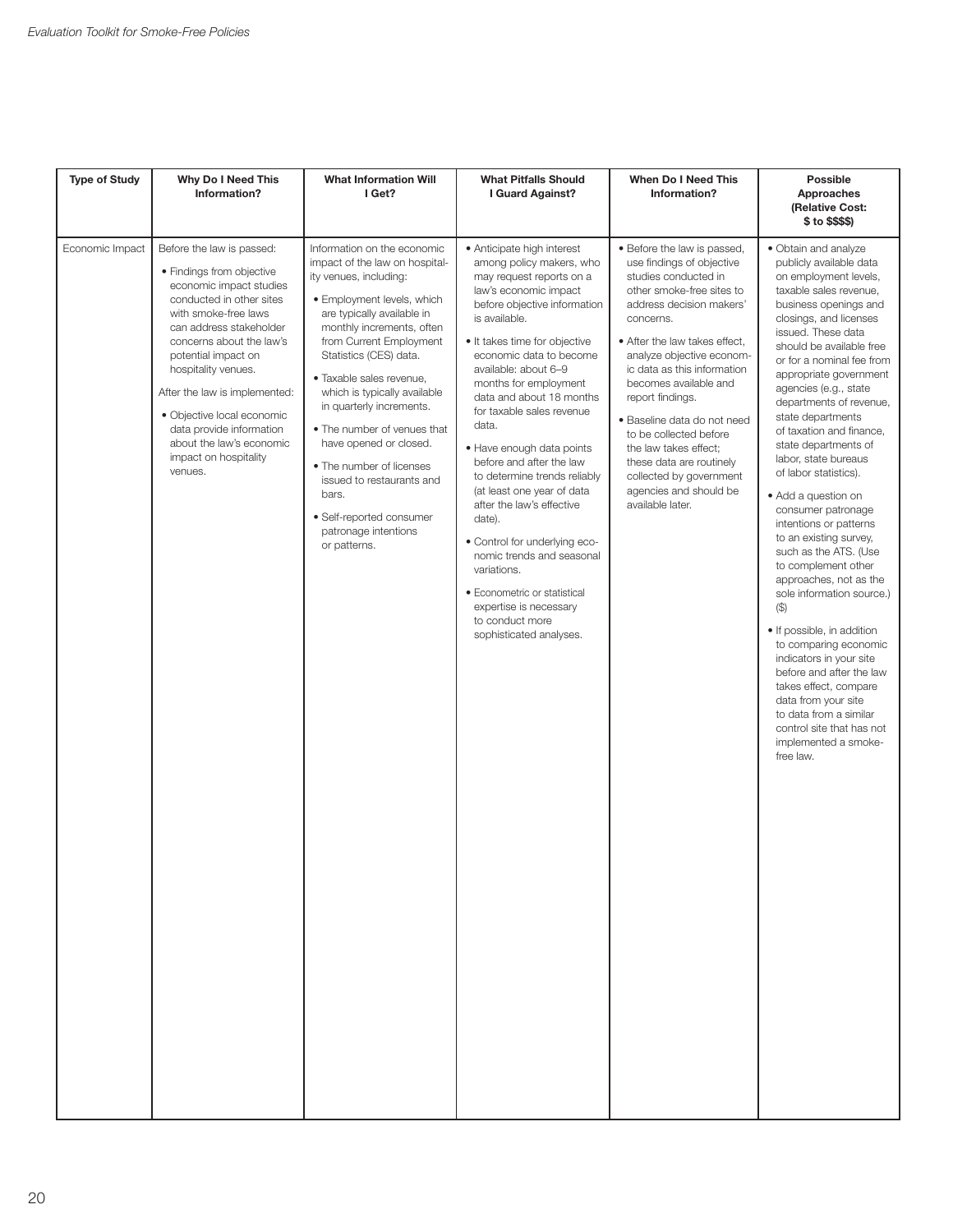# **STEP-BY-STEP GUIDE TO SELECTING APPROPRIATE EVALUATION STUDIES FOR SMOkE-FREE POLICIES**

This section is primarily intended for use by public health professionals who are providing technical assistance to state or local tobacco control programs to help these programs plan how to evaluate a proposed or existing state or local smoke-free law. The steps presented in this section help to identify appropriate studies to conduct on the basis of four factors:

- 1. The stage the site has reached in the policy process.
- 2. The key issues that have emerged in the policy debate and that are of greatest interest to policy makers, other community leaders, the news media, the business community, and the public.
- 3. Any major exemptions in the smoke-free law.
- 4. The level of resources available.

These factors help programs select studies that are feasible and that provide the information necessary for an evaluation.

# **key Questions**

The person providing technical assistance can quickly assess the situation by asking the following four questions:

- 1. What stage has the site reached in the policy process?
	- The law has not yet been passed.
	- The law has been passed but not implemented.
	- The law has been in effect for less than 1 year.
	- The law has been in effect for 1 year or longer.
- 2. What are the key issues?
	- Public support for the law.
	- Compliance with the law.
	- Air quality and secondhand smoke levels in hospitality venues.
	- Secondhand smoke exposure and related health effects among nonsmoking employees of hospitality venues.
	- The economic impact of the law on hospitality venues.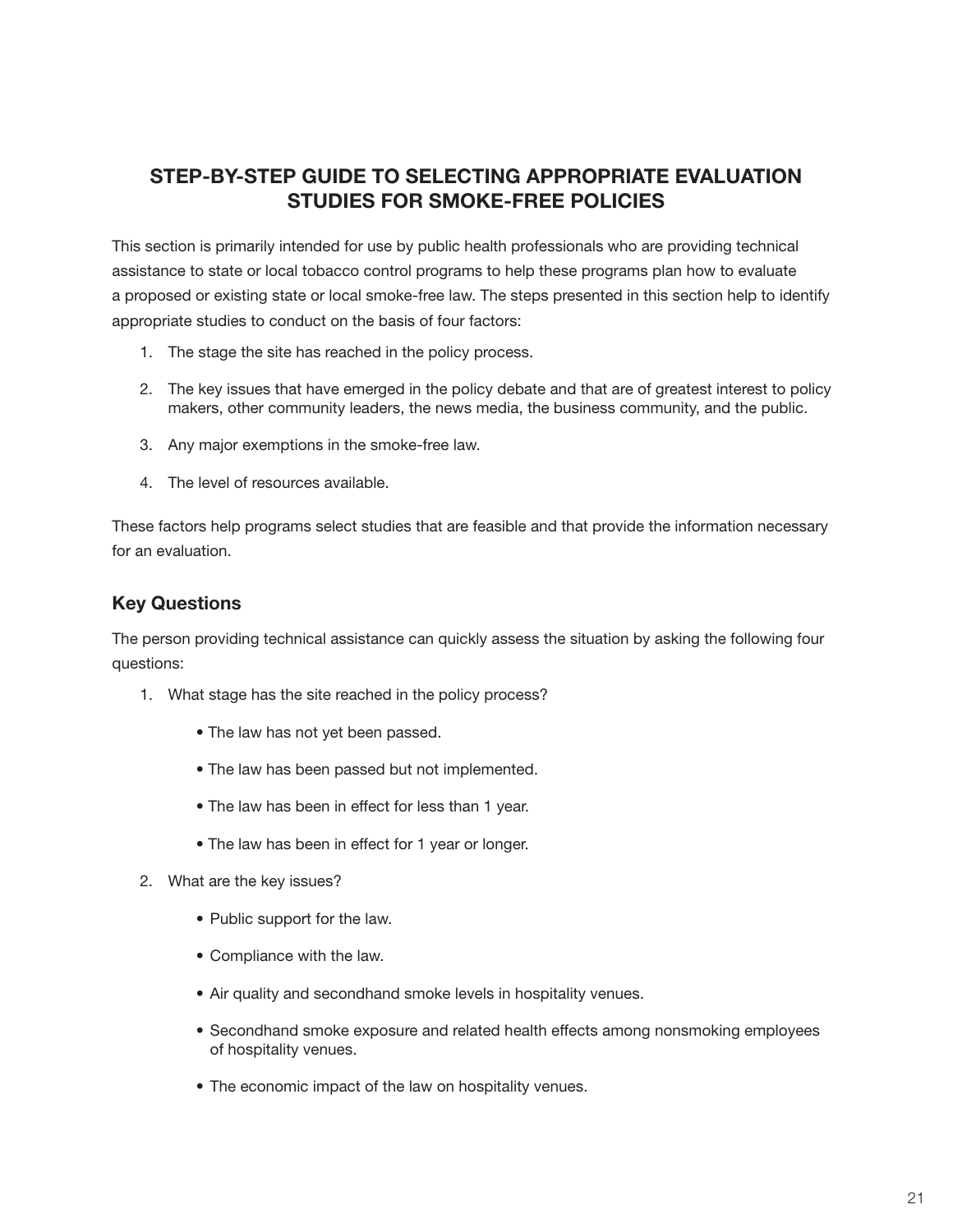- 3. Does the proposed or existing law contain major exemptions? These can include the following:
	- Exemptions for bars, restaurant bar areas, casinos, bingo venues, other gaming venues, bowling alleys, billiard parlors, private clubs, or other specific venues.
	- Ventilation provisions.
	- Provisions allowing smoking in adults-only settings.
	- Economic hardship exemptions.
	- Long phase-in periods (longer than 3 months) for certain settings, such as bars and casinos.
	- Other provisions that create gaps in coverage or weaken protections.
- 4. What resources are available?
	- Funding: minimal, moderate (<\$25,000), or significant (≥\$25,000).
	- Labor (including paid staff and volunteers).
	- Access to an Institutional Review Board (IRB).
	- Access to statistical expertise for survey design, implementation, and data analysis.

#### **Study Recommendations**

#### *Before the Policy is Passed or Implemented*

Useful studies to conduct during this phase include assessing public support for a smoke-free law, observing the level of smoking in hospitality venues, measuring air quality in these venues, and assessing secondhand smoke exposure and related health effects among nonsmoking workers in these venues. It is also helpful to begin identifying data sources to use for economic impact studies.

Whenever possible, sites should collect baseline data before the law takes effect. The combination of baseline data and data collected after the law has taken effect is essential for showing that changes occurred in key outcomes after the law was implemented. To be comparable, all data must be collected using the same methods. Collecting baseline data is especially critical for employee health studies and is important for air quality and compliance studies as well. Although public support studies benefit from baseline data, in this case these data are not crucial. If sites are unable to collect data before the law is passed, they can still do so in the interim between when the law is passed and when it takes effect.

Sites need to consider the level of resources available (i.e., minimal, moderate, or significant) both when selecting among the five broad study types and when selecting the specific approach to use in conducting each type of study.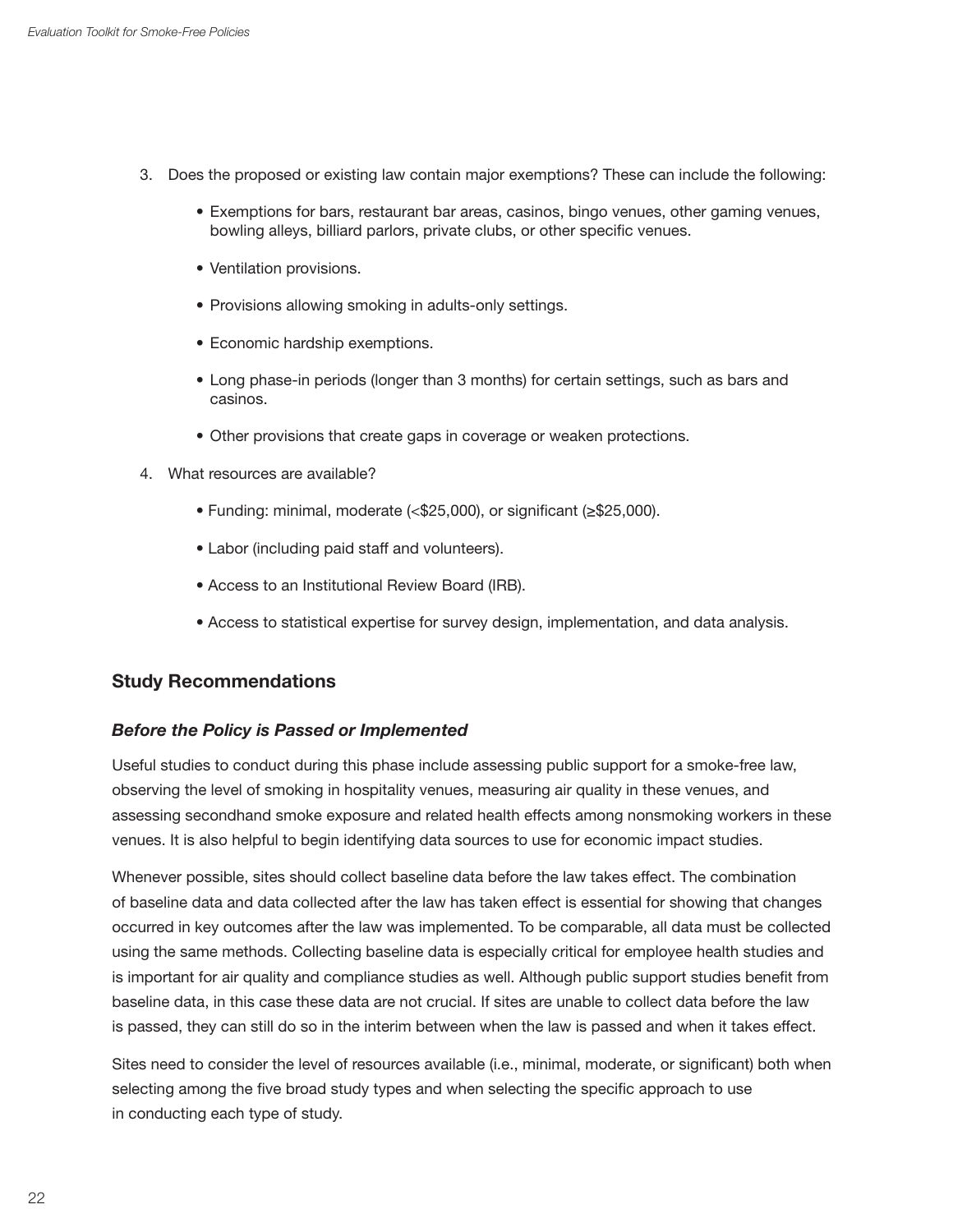In this section, we use the terms "probability sample" and "convenience sample" to describe two different ways to generate a sample of people or venues for a study. A probability sample is a true probabilistic, or random, sample designed by a specialist in statistical survey methodology. This method is preferred whenever an organization has the resources to take this approach. A convenience sample is not a true probability sample. This approach is used primarily when sampling venues for compliance or for air quality.

A convenience sample of venues is typically small, with fewer than 20 venues, and it deliberately includes all of the main types of venues present in the study site. The goal of a convenience sample is to choose a sample of venues that is "representative" of the venues in the study site without the burden of designing a probability sample. This approach should be adopted only by sites that lack the resources to select a true probability sample.

Sites should select the specific approach they take in conducting each type of study on the basis of their level of resources.

#### **Minimal Resources: small community partner (no funding, no paid staff, volunteers only).**

**• Public Support** 

Use an existing population health survey, such as the Adult Tobacco Survey (ATS), that includes relevant questions.

- **Compliance** 
	- Use an existing population health survey that includes relevant questions.
	- Have volunteers conduct observations in a convenience sample of hospitality venues.
- **Air Quality Monitoring**

Rent or borrow an air quality monitoring device and have volunteers collect data in a convenience sample of hospitality venues.

- **Employee Health** 
	- $\blacksquare$  An original study is not feasible.
	- Summarize findings of peer-reviewed studies from other smoke-free sites and make the case that similar results can be expected in your community.
- **Economic Impact** 
	- $\blacksquare$  An original study is not feasible.
	- Summarize findings of peer-reviewed studies from other smoke-free sites and make the case that similar results can be expected in your community.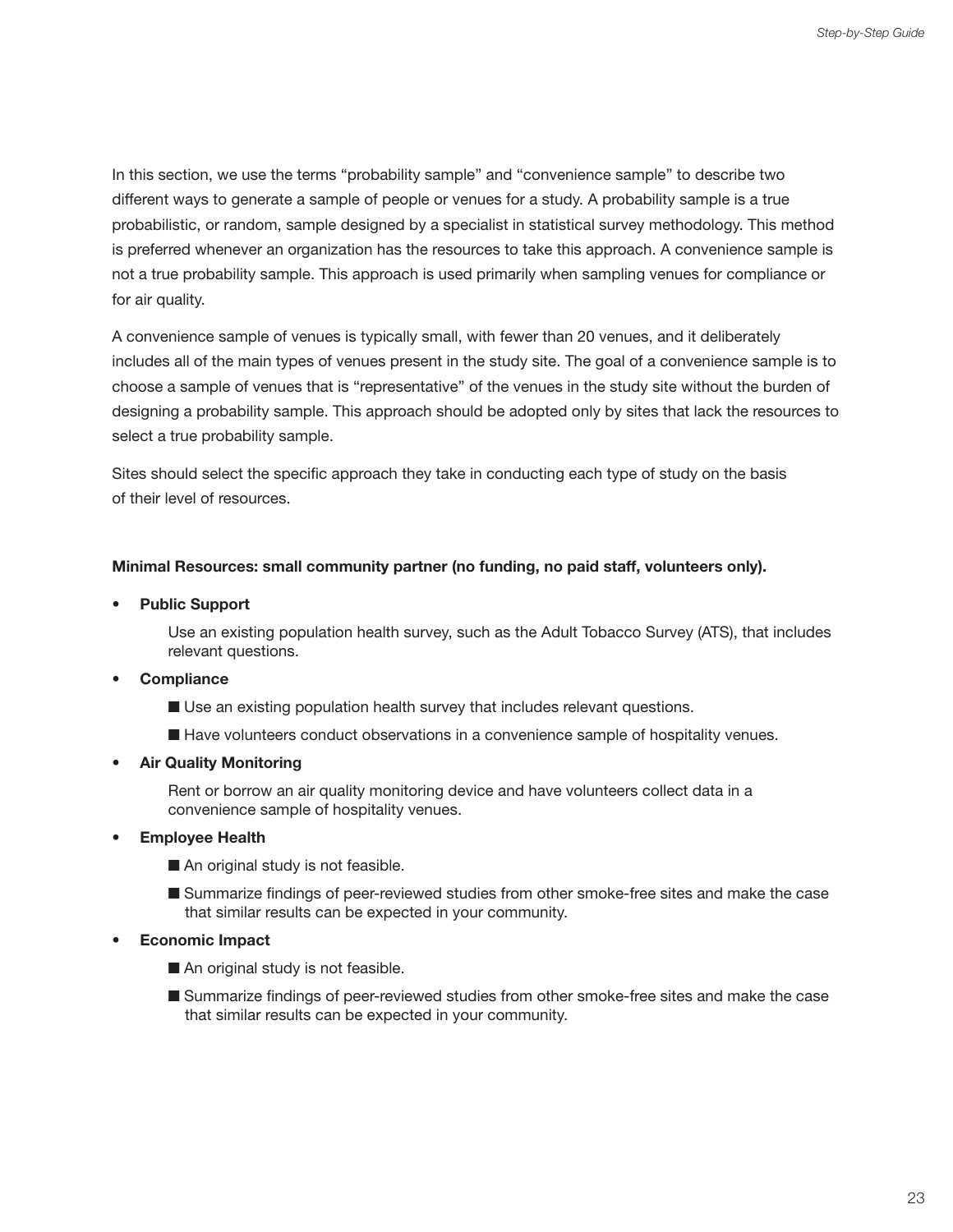#### **Moderate Resources: organized community coalition, small health department (limited or significant funding, paid staff, access to many volunteers).**

- **Public Support** 
	- Use an existing population health survey that includes relevant questions.
	- $\blacksquare$  Pay to add one or more questions to an existing population health survey.
- **Compliance** 
	- Use an existing population health survey that includes relevant questions.
	- Pay to add one or more questions to an existing population health survey.
	- Have volunteers conduct observations in a convenience sample of hospitality venues.
- **Air Quality Monitoring**

Purchase, rent, or borrow an air quality monitoring device and have volunteers collect data in a convenience sample of hospitality venues.

- **Employee Health** 
	- $\blacksquare$  An original study is not feasible.
	- Summarize findings of peer-reviewed studies from other smoke-free sites and make the case that similar results can be expected in your community.
- **Economic Impact** 
	- Pay an economic or statistical consultant to collect and analyze economic data.
	- $\blacksquare$  Summarize findings of peer-reviewed studies from other smoke-free sites and make the case that similar results can be expected in your community.
	- Lack of baseline data is not an issue with economic data, because historical data are typically available from government agencies.

**Significant Resources: large community partners, state health department, involvement of other partners, such as voluntary organizations, national organizations, funders, or researchers (significant funding, large paid staff, large network of volunteers, access to IRB, statistical expertise, and laboratory services).** 

**• Public Support** 

Conduct a population survey using a probability sample.

- **Compliance** 
	- Have volunteers conduct observations in a convenience or probability sample of hospitality venues.
	- $\blacksquare$  Use an existing population health survey that includes relevant questions, or add one or more questions to such a survey.
- **Air Quality Monitoring**

Purchase one or more air quality monitoring devices and have volunteers, contractors, or environmental health staff collect data in a convenience or probability sample of hospitality venues.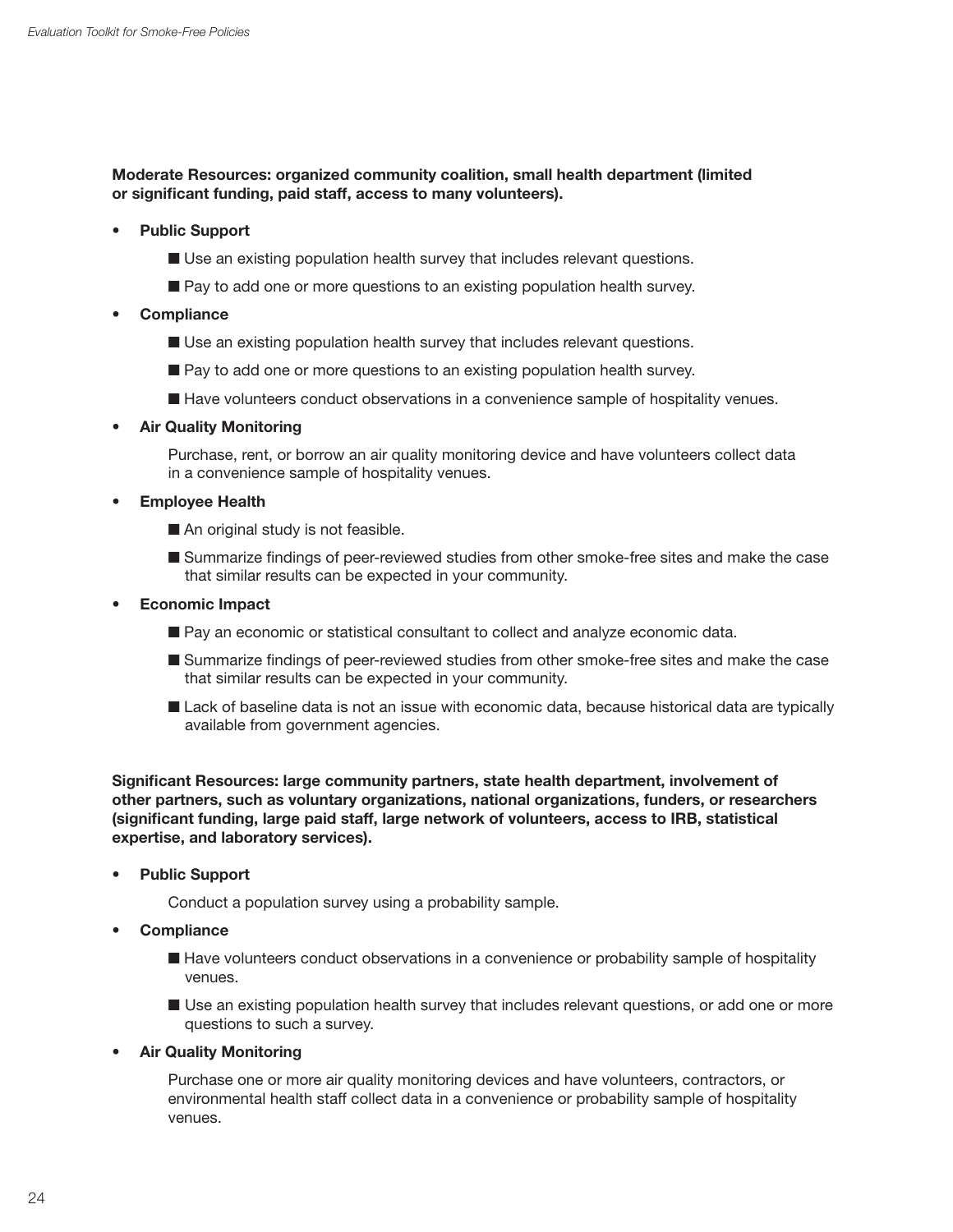- **Employee Health** 
	- Conduct a study using self-collected and mailed-in saliva cotinine specimens from nonsmoking workers in hospitality venues, combined with a telephone survey assessing self-reported secondhand smoke exposure and respiratory and sensory symptoms among these workers.
	- $\blacksquare$  If more funding is available, conduct a study measuring NNAL in urine and/or measuring lung function using spirometry, combined with personal interviews, among nonsmoking hospitality workers.
	- Baseline data are essential.
- **Economic Impact** 
	- Collect and analyze relevant economic data.
	- Lack of baseline data is not an issue with economic data, because historical data are typically available from government agencies.

#### *Within One Year of Implementation*

Useful studies to conduct during this phase include assessing public support for the smoke-free law, assessing compliance, measuring air quality in hospitality venues, and assessing secondhand smoke exposure and related health effects among nonsmoking hospitality employees. Because of the long lag times in the availability of economic data, the first economic impact studies (which rely on employment data) must typically wait until 6–9 months after the law takes effect. Some studies can be conducted in a way that partially compensates for a lack of baseline data.

Sites should select the specific approach they take in conducting each type of study on the basis of their level of resources.

#### **Minimal Resources: small community partner (no funding, no paid staff, volunteers only).**

- **Public Support** 
	- Use an existing population health survey that includes relevant questions.
	- $\blacksquare$  Although baseline data are optimal, they are not essential. Check whether existing state population health surveys have relevant historical data.
- **Compliance** 
	- Use an existing population health survey that includes relevant questions.
	- Have volunteers conduct observations in a convenience sample of hospitality venues.
	- $\blacksquare$  If baseline data are unavailable, consider collecting and comparing data on smoking levels in hospitality venues from jurisdictions or venues not subject to the proposed law.
- **Air Quality Monitoring** 
	- Rent or borrow an air quality monitoring device and have volunteers collect data in a convenience sample of hospitality venues.
	- $\blacksquare$  If baseline data are unavailable, consider collecting and comparing data from jurisdictions or venues not subject to the proposed law.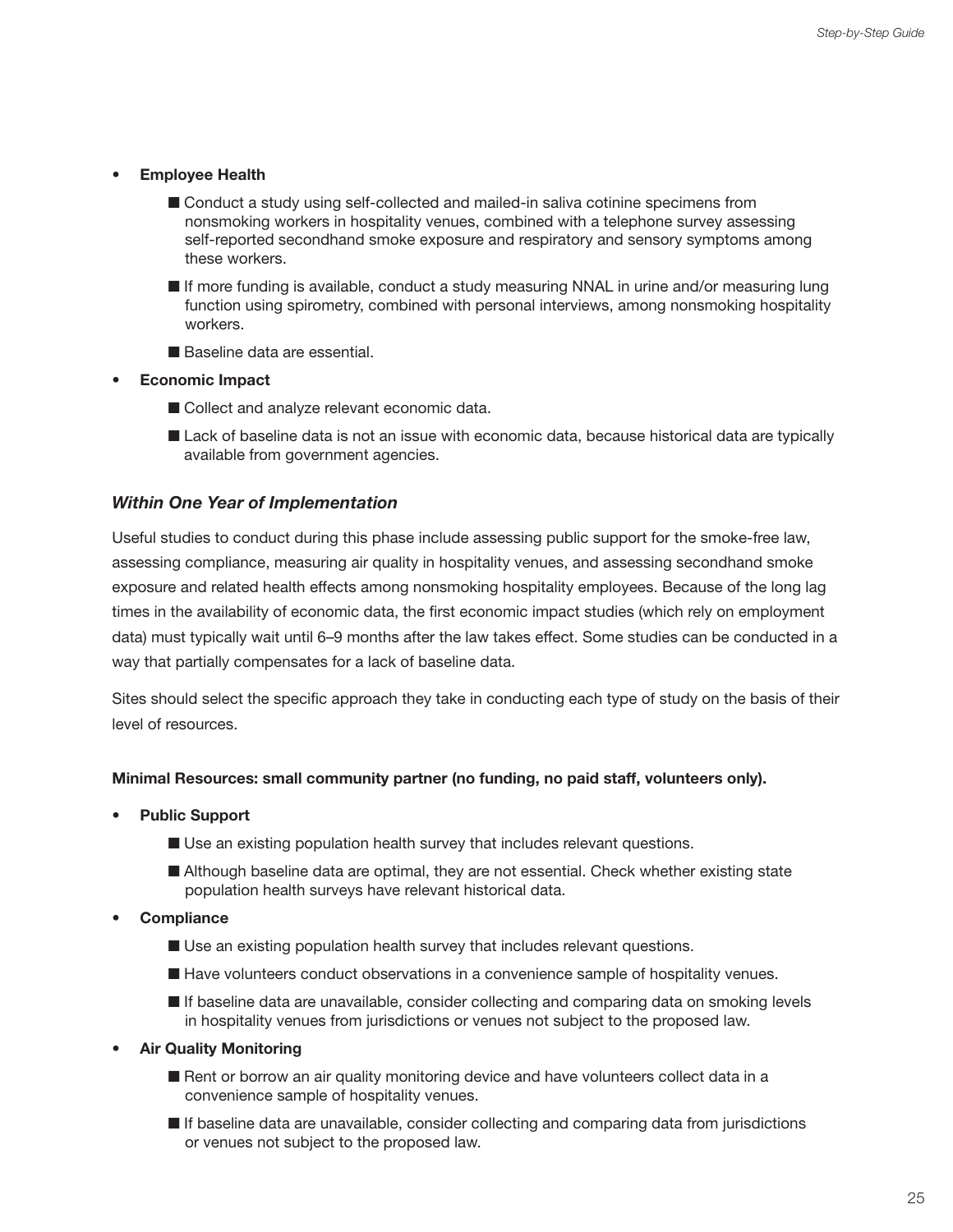- **Employee Health** 
	- $\blacksquare$  An original study is not feasible.
	- Summarize findings of peer-reviewed studies from other smoke-free sites and make the case that similar results can be expected in your community.

#### **• Economic Impact**

- $\blacksquare$  An original study is not feasible.
- Summarize findings of peer-reviewed studies from other smoke-free sites and make the case that similar results can be expected in your community.

#### **Moderate Resources: organized community coalition, small health department (limited or significant funding, paid staff, access to many volunteers).**

- **Public Support** 
	- Use an existing population health survey that includes relevant questions.
	- Pay to add one or more questions to an existing population health survey.
	- Although baseline data are optimal, they are not essential. Check whether existing state population health surveys have relevant historical data.
- **Compliance** 
	- Use an existing population health survey that includes relevant questions.
	- Pay to add one or more questions to an existing population health survey.
	- Have volunteers conduct observations in a convenience sample of hospitality venues.
	- $\blacksquare$  If baseline data are unavailable, consider collecting and comparing data from jurisdictions or venues not subject to the proposed law.
- **Air Quality Monitoring** 
	- **Purchase, rent, or borrow an air quality monitoring device and have volunteers collect data** in a convenience sample of hospitality venues.
	- $\blacksquare$  If baseline data are unavailable, consider collecting and comparing data from jurisdictions or venues not subject to the proposed law.
- **Employee Health** 
	- $\blacksquare$  An original study is not feasible.
	- Summarize findings of peer-reviewed studies from other smoke-free sites and make the case that similar results can be expected in your community.
- **Economic Impact** 
	- Pay an economic or statistical consultant to collect and analyze economic data.
	- Summarize findings of peer-reviewed studies from other smoke-free sites and make the case that similar results can be expected in your community.
	- Lack of baseline data is not an issue with economic data, because historical data are typically available from government agencies.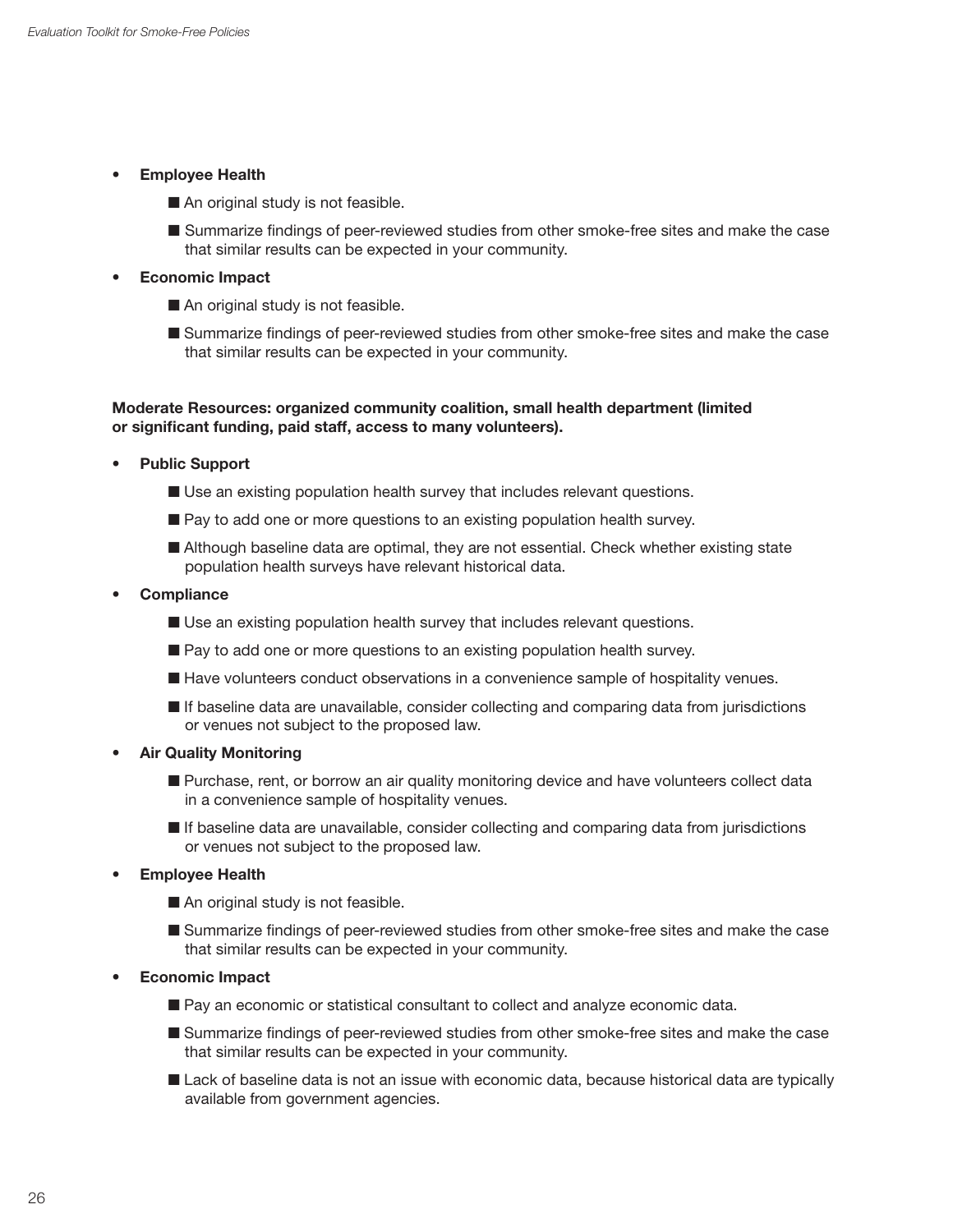**Significant Resources: large community partners, state health department, involvement of other partners, such as voluntary organizations, national organizations, funders, or researchers (significant funding, large paid staff, large network of volunteers, access to IRB, statistical expertise, and laboratory services).** 

- **Public Support** 
	- $\blacksquare$  Conduct a population survey using a probability sample.
	- Although baseline data are optimal, they are not essential. Check whether existing state population health surveys have relevant historical data.
- **Compliance** 
	- Have volunteers conduct observations in a convenience or probability sample of hospitality venues.
	- **n** Use an existing population health survey that includes relevant questions, or add one or more questions to such a survey.
	- $\blacksquare$  If baseline data are unavailable, consider collecting and comparing data from jurisdictions or venues not subject to the proposed law.
- **Air Quality Monitoring** 
	- **n** Purchase one or more air quality monitoring devices and have volunteers, contractors, or environmental health staff collect data in a convenience or probability sample of hospitality venues.
	- $\blacksquare$  If baseline data are unavailable, consider collecting and comparing data from jurisdictions or venues not subject to the proposed law.
- **Employee Health** 
	- Conduct a study using self-collected and mailed-in saliva cotinine specimens from nonsmoking workers in hospitality venues, combined with a telephone survey assessing selfreported secondhand smoke exposure and respiratory and sensory symptoms among these workers.
	- If more funding is available, conduct a study measuring NNAL in urine and/or measuring lung function using spirometry, combined with personal interviews, among nonsmoking hospitality workers.
	- Baseline data are essential
- **Economic Impact** 
	- Collect and analyze relevant economic data.
	- Lack of baseline data is not an issue with economic data, because historical data are typically available from government agencies.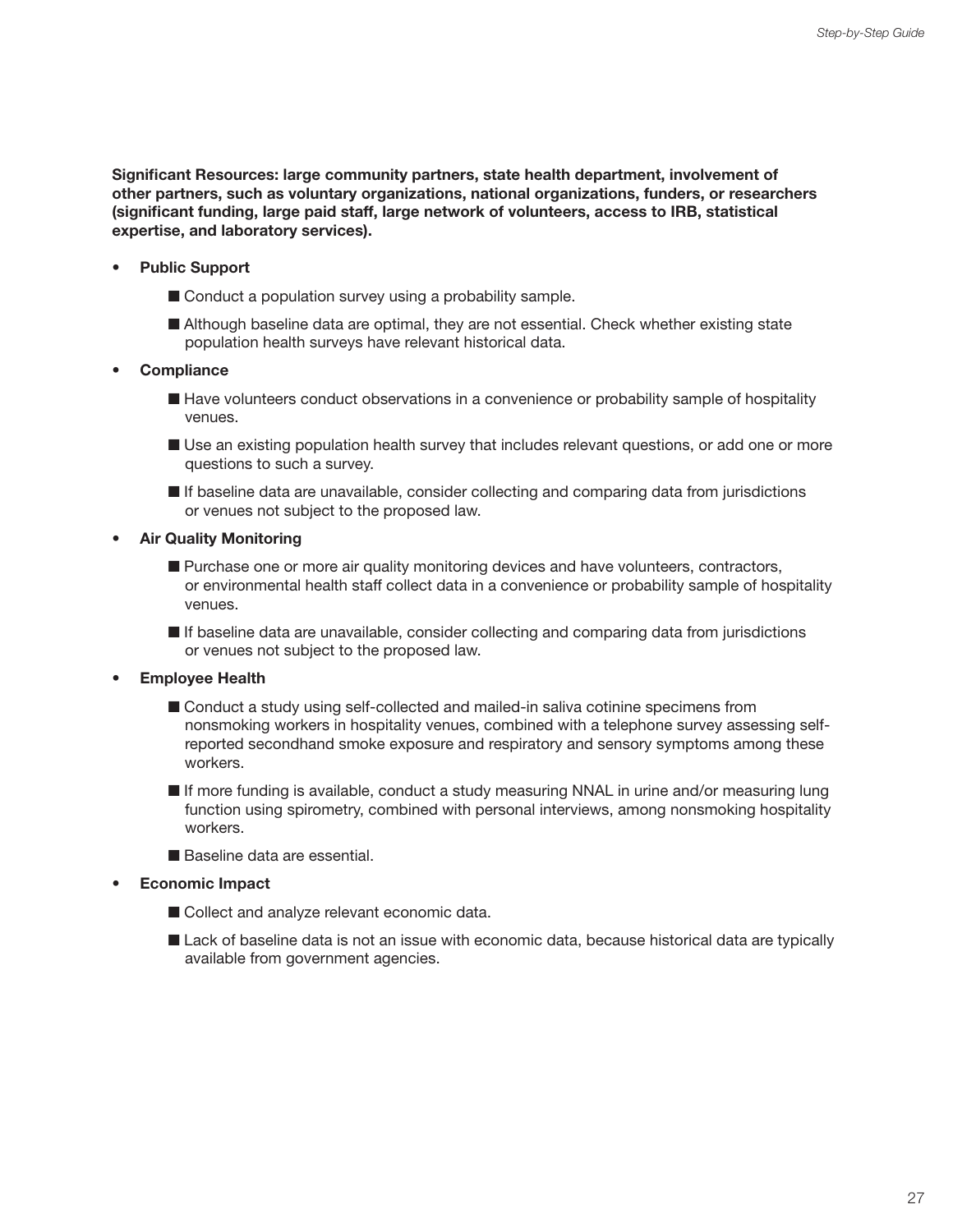#### *One Year or Longer After Implementation*

Useful studies to conduct during this phase include assessing long-term public support for the smokefree law, assessing compliance, measuring air quality in hospitality venues, assessing secondhand smoke exposure and related health effects among nonsmoking hospitality workers, and assessing economic impact on hospitality venues by measuring employment levels and taxable sales revenue. Some studies can be conducted in a way that partially compensates for a lack of baseline data.

Sites should select the specific approach they take in conducting each type of study on the basis of their level of resources.

#### **Minimal Resources: small community partner (no funding, no paid staff, volunteers only).**

- **Public Support** 
	- Use an existing population health survey that includes relevant questions.
	- Although baseline data are optimal, they are not essential. Check whether existing state population health surveys have relevant historical data.
- **Compliance** 
	- $\blacksquare$  Use an existing population health survey that includes relevant questions.
	- Have volunteers conduct observations in a convenience sample of hospitality venues.
	- $\blacksquare$  If baseline data are unavailable, consider collecting and comparing data from jurisdictions or venues not subject to the proposed law.
- **Air Quality Monitoring** 
	- Rent or borrow an air quality monitoring device and have volunteers collect data in a convenience sample of hospitality venues.
	- $\blacksquare$  If baseline data are unavailable, consider collecting and comparing data from jurisdictions or venues not subject to the proposed law.
- **Employee Health** 
	- $\blacksquare$  An original study is not feasible.
	- $\blacksquare$  Summarize findings of peer-reviewed studies from other smoke-free sites and make the case that similar results can be expected in your community.
- **Economic Impact** 
	- $\blacksquare$  An original study is not feasible.
	- Summarize findings of peer-reviewed studies from other smoke-free sites and make the case that similar results can be expected in your community.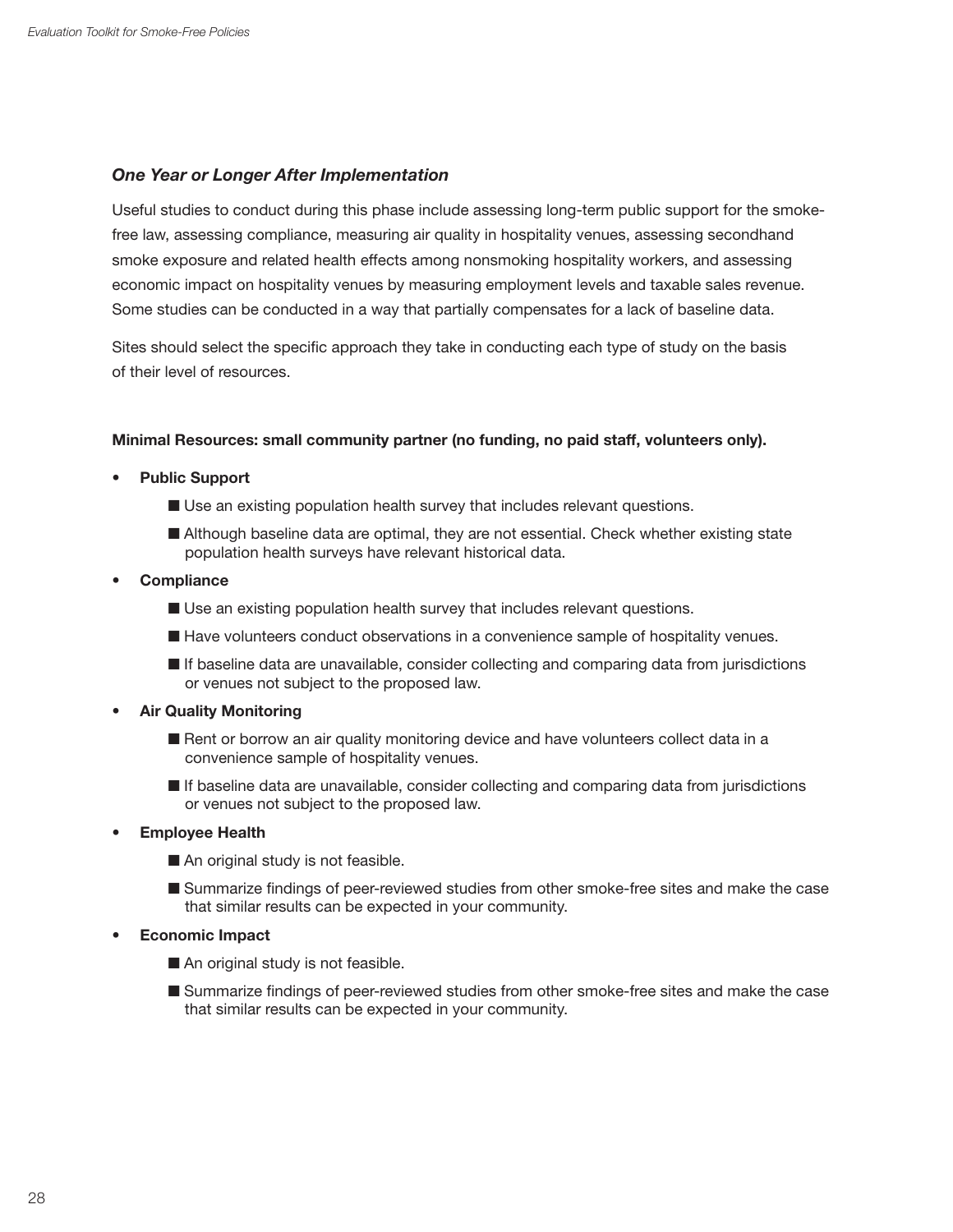#### **Moderate Resources: organized community coalition, small health department (limited or significant funding, paid staff, access to many volunteers).**

- **Public Support** 
	- Use an existing population health survey that includes relevant questions.
	- $\blacksquare$  Pay to add a question to an existing population health survey.
	- Although baseline data are optimal, they are not essential. Check whether existing state population health surveys have relevant historical data.
- **Compliance** 
	- Use an existing population health survey that includes relevant questions.
	- $\blacksquare$  Pay to add a question to an existing population health survey.
	- Have volunteers conduct observations in a convenience sample of hospitality venues.
	- $\blacksquare$  If baseline data are unavailable, consider collecting and comparing data from jurisdictions or venues not subject to the proposed law.
- **Air Quality Monitoring** 
	- **n** Purchase, rent, or borrow an air quality monitoring device and have volunteers collect data in a convenience sample of hospitality venues.
	- $\blacksquare$  If baseline data are unavailable, consider collecting and comparing data from jurisdictions or venues not subject to the proposed law.
- **Employee Health** 
	- $\blacksquare$  An original study is not feasible.
	- Summarize findings of peer-reviewed studies from other smoke-free sites and make the case that similar results can be expected in your community.
- **Economic Impact** 
	- Pay an economic or statistical consultant to collect and analyze economic data.
	- Summarize findings of peer-reviewed studies from other smoke-free sites and make the case that similar results can be expected in your community.
	- Lack of baseline data is not an issue with economic data, because historical data are typically available from government agencies.

**Significant Resources: large community partners, state health department, involvement of other partners, such as voluntary organizations, national organizations, funders, or researchers (significant funding, large paid staff, large network of volunteers, access to IRB, statistical expertise, and laboratory services).** 

- **Public Support** 
	- $\blacksquare$  Conduct a population survey using a probability sample.
	- Although baseline data are optimal, they are not essential. Check whether existing state population health surveys have relevant historical data.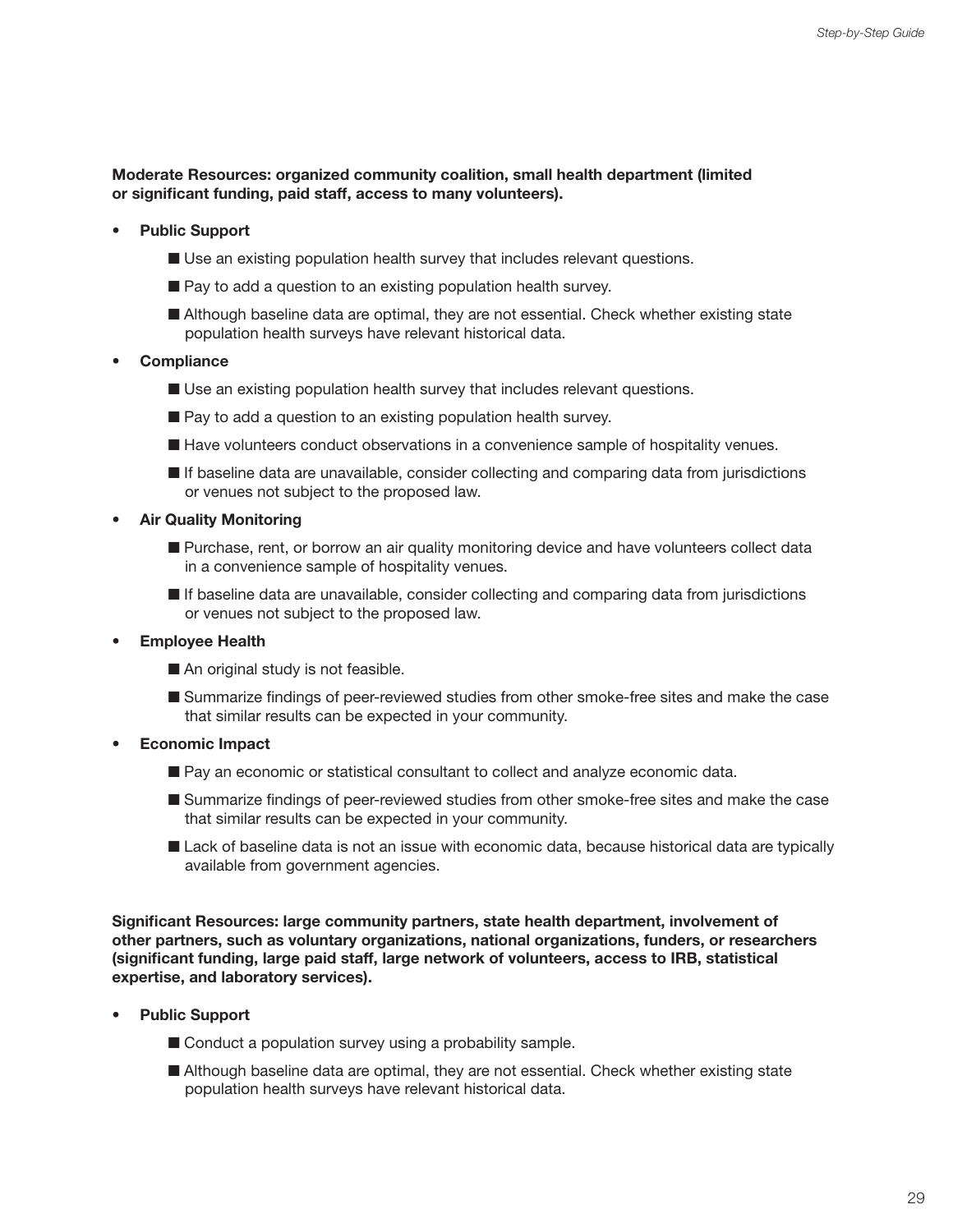- **Compliance** 
	- Have volunteers conduct observations in a convenience or probability sample of hospitality venues.
	- **If** Use an existing population health survey that includes relevant questions, or add one or more questions to such a survey.
	- $\blacksquare$  If baseline data are unavailable, consider collecting and comparing data from jurisdictions or venues not subject to the proposed law.
- **Air Quality Monitoring** 
	- Purchase one or more air quality monitoring devices and have volunteers, contractors, or environmental health staff collect data in a convenience or probability sample of hospitality venues.
	- $\blacksquare$  If baseline data are unavailable, consider collecting and comparing data from jurisdictions or venues not subject to the proposed law.

**• Employee Health** 

- Conduct a study using self-collected and mailed-in saliva cotinine specimens from nonsmoking workers in hospitality venues, combined with a telephone survey assessing self-reported secondhand smoke exposure and respiratory and sensory symptoms among these workers.
- If more funding is available, conduct a study measuring NNAL in urine and/or measuring lung function using spirometry, combined with personal interviews, among nonsmoking hospitality workers.
- Baseline data are essential.

#### **• Economic Impact**

- Collect and analyze relevant economic data.
- Lack of baseline data is not an issue with economic data, because historical data are typically available from government agencies.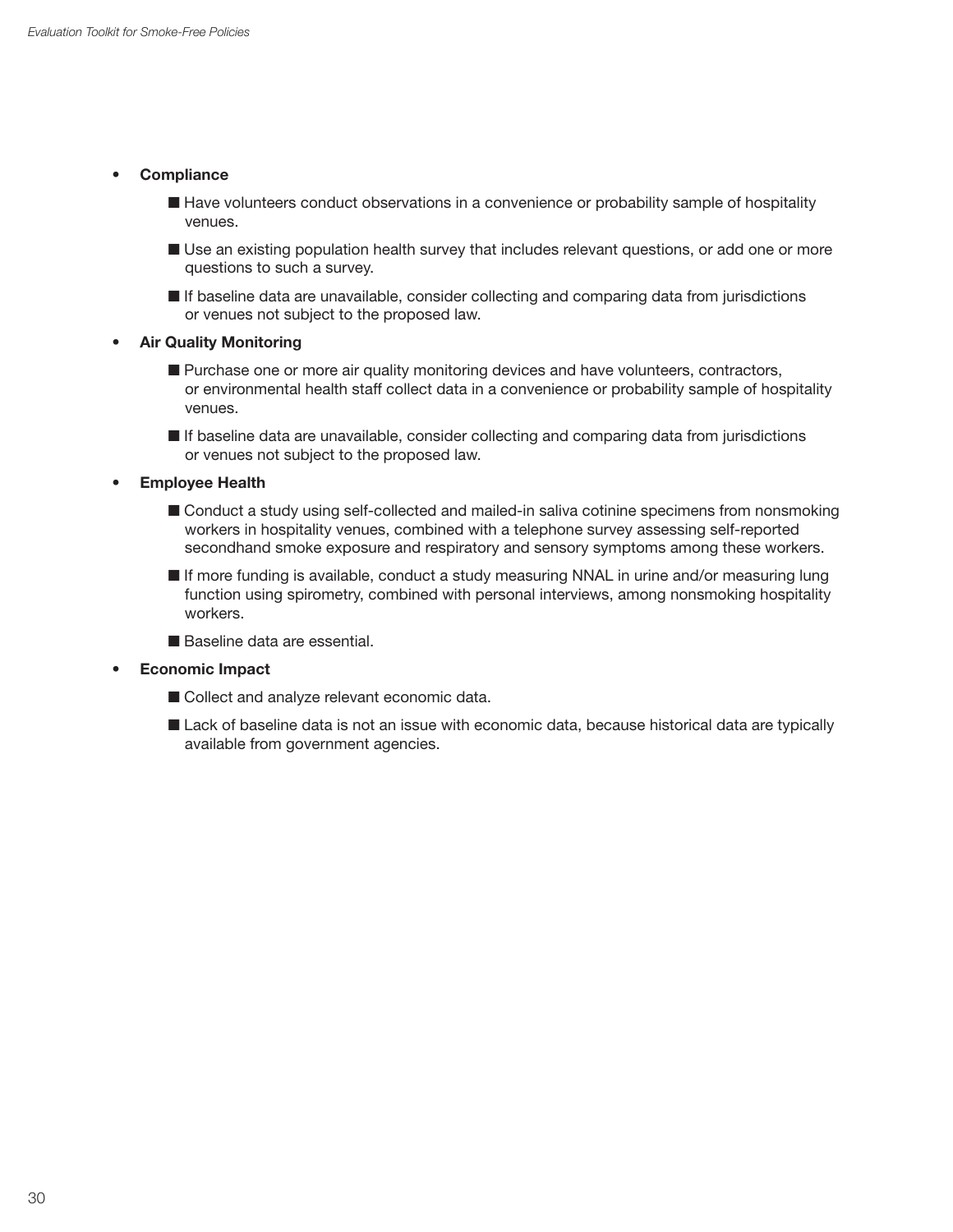# **SELECTED BIBLIOGRAPHY**

The following bibliography includes published studies under each of the five domains addressed in this publication. These citations are provided as examples of methodologically sound studies, rather than as a comprehensive listing of studies that have been conducted in these areas.

# **Public Support**

- Tang H, Cowling DW, Lloyd JC, Rogers T, Koumjian KL, Stevens CM, Bal DG. Changes of attitudes and patronage behaviors in response to a smoke-free bar law. Am J Public Health 2003;93(4):611– 617.
- Tang H, Cowling DW, Stevens CM, Lloyd JC. Changes of knowledge, attitudes, beliefs, and preference of bar owner and staff in response to a smoke-free bar law. Tob Control 2004;13(1):87–89.

# **Compliance**

- Hyland A, Cummings KM, Wilson MP. Compliance with the New York City Smoke-Free Air Act. J Public Health Manag Prac 1999;5(1):43–52.
- Tang H, Cowling DW, Lloyd JC, Rogers T, Koumjian KL, Stevens CM, Bal DG. Changes of attitudes and patronage beha[viors in response to a smoke-free bar law. Am J Pub](http://www.ajph.org/cgi/content/abstract/93/4/611)lic Health 2003;93(4):611– 617.
- Tang H, Cowling DW, Stevens CM, Lloyd JC. Changes of knowledge, attitudes, beliefs, and preference of bar owner and staff in response to a smoke-free bar law. Tob Control 2004;13(1):87–89.
- Weber MD, Bagwell DAS, Fielding JE, Glantz SA. Long term compliance with California's Smoke-Free Workplace Law among bars and restaurants in Los Angeles County. Tob Control 2003;12(3):269– 273.

# **Air Quality Monitoring**

- Centers for Disease Control and Prevention. Indoor air quality in hospitality venues before and after implementation o[f a clean indoor air law—Western New York, 2003. MMWR 2004;5](http://www.cdc.gov/mmwr/preview/mmwrhtml/mm5344a3.htm)3(44):1038– 1041. A
- Repace J. Respirable particles and carcinogens in the air of Delaware hospitality venues before and after a smoking ban. J Occup Environ Med 2004;46(9):887–905.

# **Employee Health**

Eisner MD, Smith AK, Blanc PD. Bartenders' respiratory health after establishment of smoke-free bars and taverns. JAMA 1998;280(22):1909–1914. A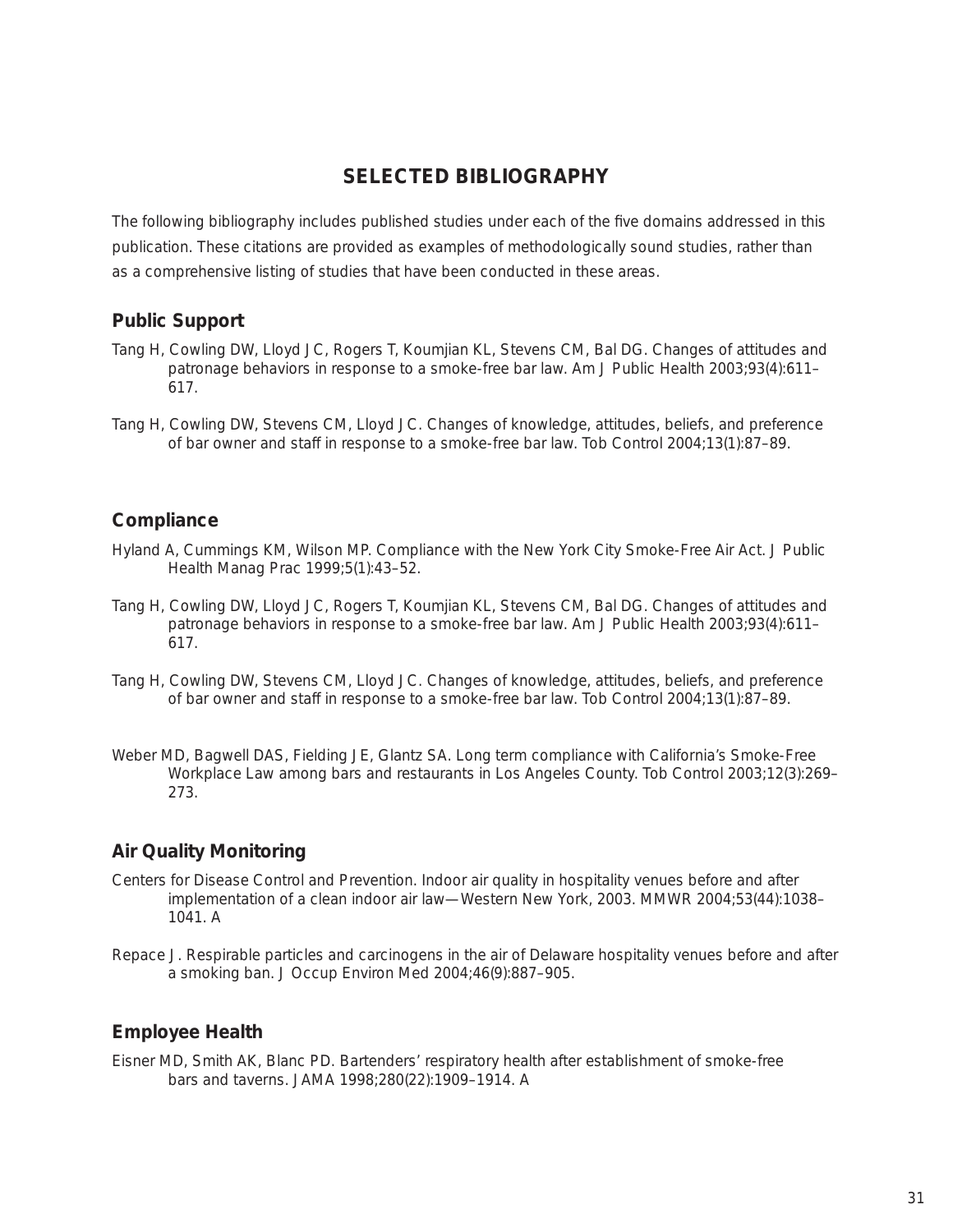- Farrelly MC, Nonnemaker JM, Chou R, Hyland A, Peterson KK, Bauer UE. Changes in hospitality workers' exposure to secondhand smoke following the implementation of New York's smokefree law. Tob Control 2005;14(4):236–241.
- Menzies D, Nair A, Williamson PA, Schembri S, Al-Khairalla MZH, Barnes M, et al. Respiratory symptoms, pulmonary function, and markers of inflammation among bar workers before and after a legislative ban on smoking in public places. JAMA 2006;296(14):1742–1748.
- Skeer M, Cheng DM, Rigotti NA, Siegel M. Secondhand smoke exposure in the workplace. Am J Prev Med 2005;28(4):331–337.
- Trout D, Decker J, Mueller C, Bernert JT, Pirkle J. Exposure of casino employees to environmental tobacco smoke. J Occup Environ Med 1998;40(3):270–276.
- Wakefield M, Cameron M, Inglis G, Letcher T, Durkin S. Secondhand smoke exposure and respiratory symptoms among casino, club, and office workers in Victoria, Australia. J Occup Environ Med 2005;47(7):698–703.

# **Economic Impact**

- Centers for Disease Control and Prevention. Impact of a smoking ban [on restaurant and bar revenue](http://www.cdc.gov/mmwr/preview/mmwrhtml/mm5307a2.htm)s— El Paso, Texas, 2002. MMWR 2004;53(7):150–152. A
- Glantz SA. Effect of smokefree bar law on bar revenues in California. Tob Control 2000;9(1):111–112.
- Glantz SA, Charlesworth A. Tourism and hotel revenues before and after passage of smoke-free restaurant ordinances. JAMA 1999;281(20):1911–1918.
- Glantz SA, Smith LRA. The effect of ordinances requiring smoke-free restaurants and bars on revenues: a follow-up. Am J Public Health 1997;87(10):1687–1693.
- Glantz SA, Smith LRA. The effect of ordinances requiring smoke-free restaurants on restaurant sales. Am J Public Health 1994;84(7):1081–1085.
- Hyland A, Cummings KM. Restaurant employment before and after the New York City Smoke-Free Air Act. J Public Health Manag Pract 1999;5(1):22–27.
- Hyland A, Cummings KM, Nauenberg E. Analysis of taxable sales receipts: was New York City's Smoke-Free Air Act bad for restaurant business? J Public Health Manag Pract 1999;5(1):14–21.
- Mandel LL, Alamar BC, Glantz SA. Smoke-free law did not affect revenue from gaming in Delaware. Tob Control 2005;14(1):10–12. A
- Pyles MK, Mullineaux DJ, Okoli CTC, Hahn EJ. Economic effect of a smoke-free law in a tobaccogrowing community. Tob Control 2007;16(1):66–68. A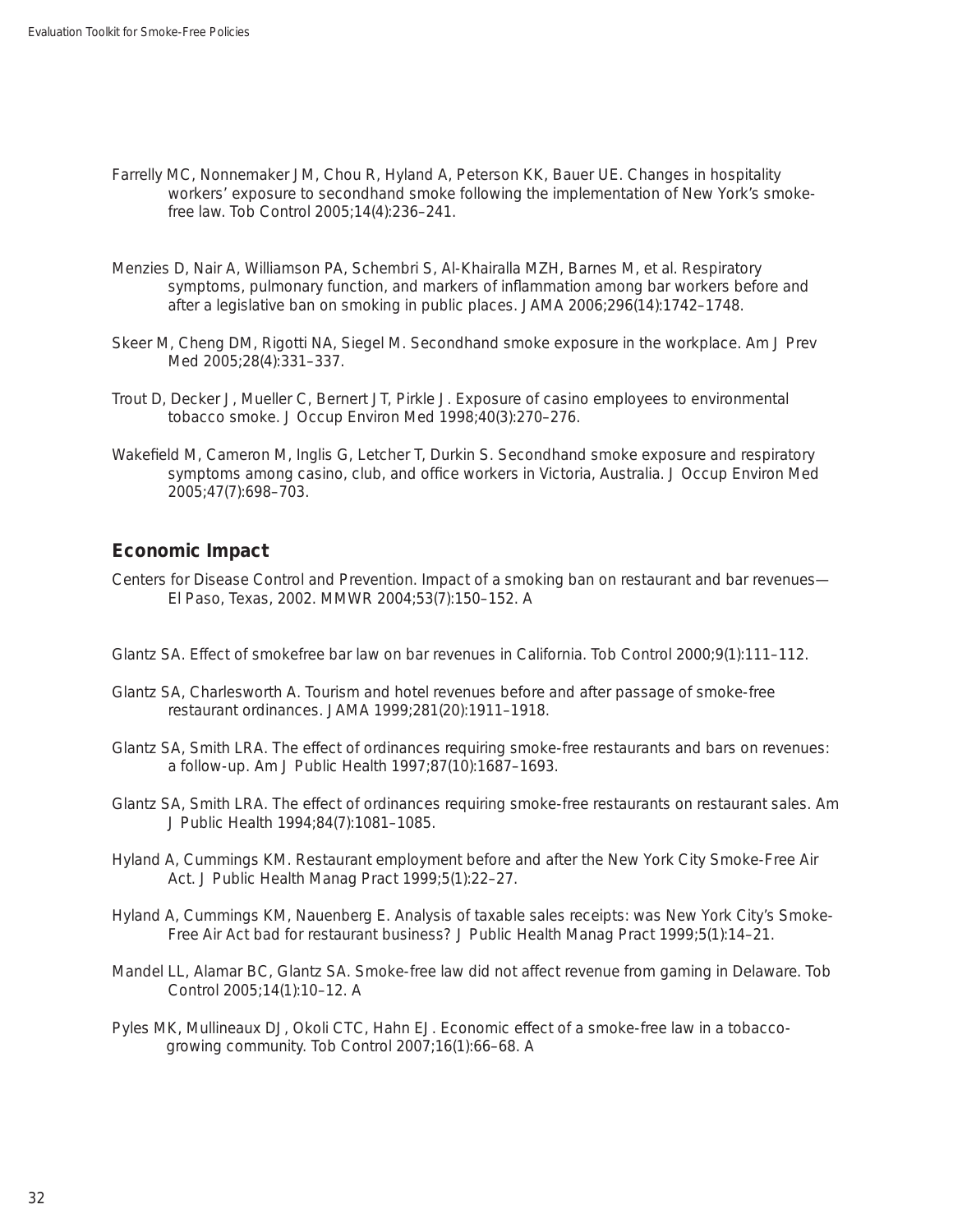Scollo M, Lal A, Hyland A, Glantz S. Review of the quality of studies on the economic effects of smokefree policies on the hospitality industry. Tob Control 2003;12(1):13–20. A

#### **In addition, the following publications contain examples of all five types of evaluation studies.**

- ClearWay Minnesota. A toolkit for implementing and defending smoke-free ordinances. Minneapolis, MN: Minnesota Institute of Public Health; 2006. A
- New York State Department of Health. The health and economic impact of New York's Clean Indoor Air Act. Albany, NY: New York State Department of Health; 2006.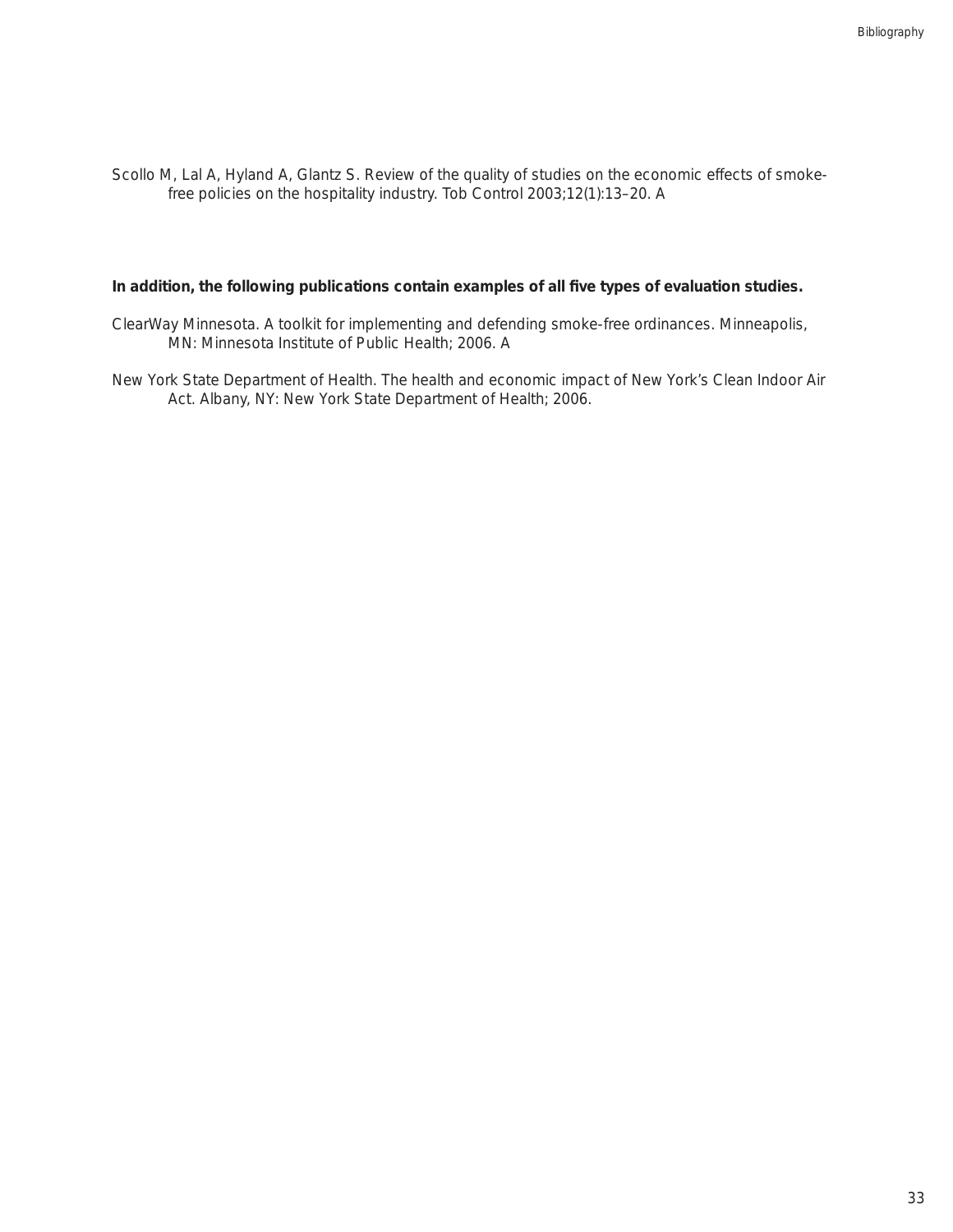| <b>Notes</b> |
|--------------|
|              |
|              |
|              |
|              |
|              |
|              |
|              |
|              |
|              |
|              |
|              |
|              |
|              |
|              |
|              |
|              |
|              |
|              |
|              |
|              |
|              |
|              |
|              |
|              |
|              |
|              |
|              |
|              |
|              |
|              |
|              |
| —            |
|              |
|              |
|              |
|              |
| -            |
|              |
|              |
|              |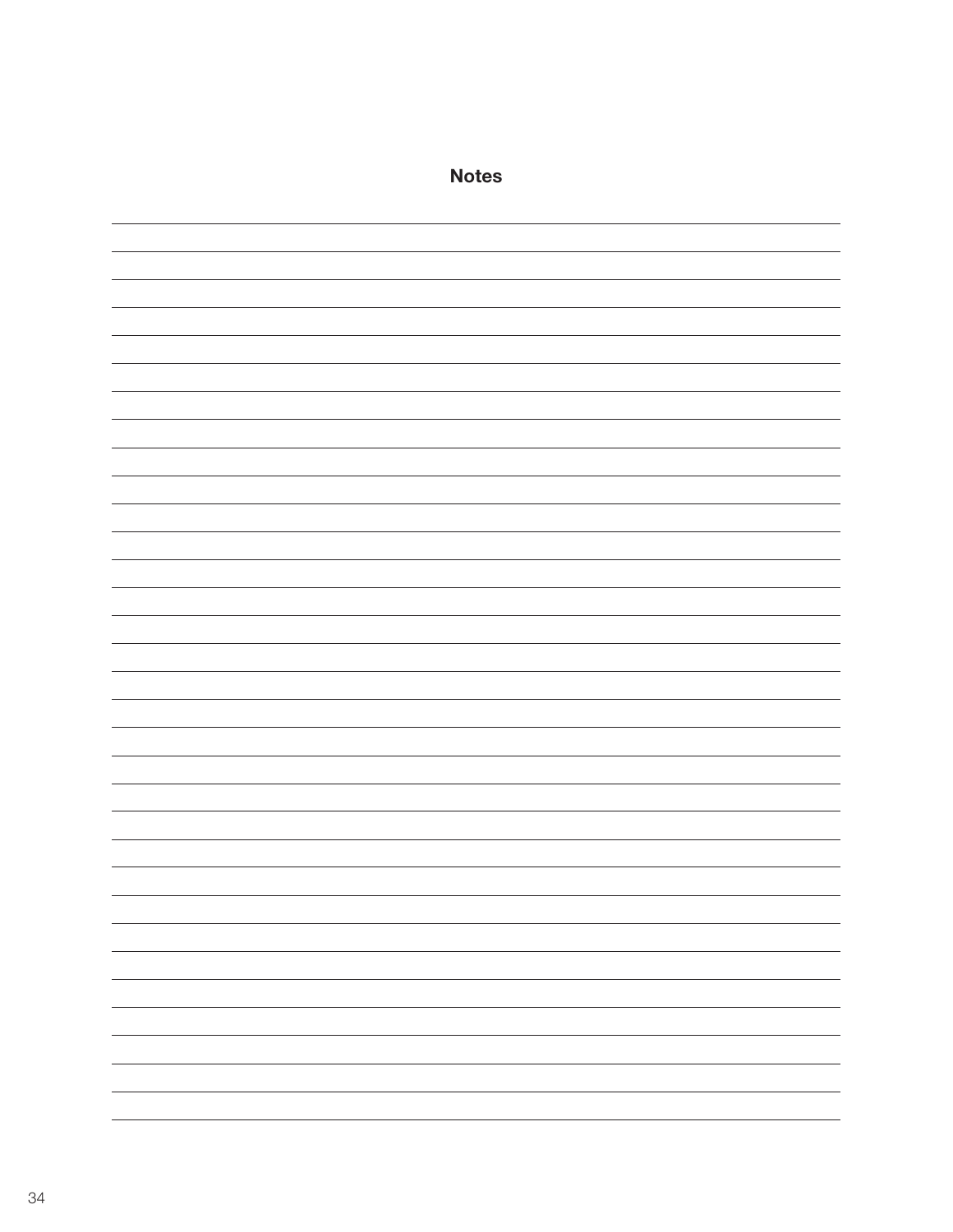| <b>Notes</b> |
|--------------|
|              |
|              |
|              |
|              |
|              |
|              |
|              |
|              |
|              |
|              |
|              |
|              |
|              |
|              |
|              |
|              |
|              |
|              |
|              |
|              |
|              |
|              |
|              |
|              |
|              |
|              |
|              |
|              |
|              |
| —            |
|              |
|              |
|              |
|              |
|              |
|              |
| -            |
|              |
|              |